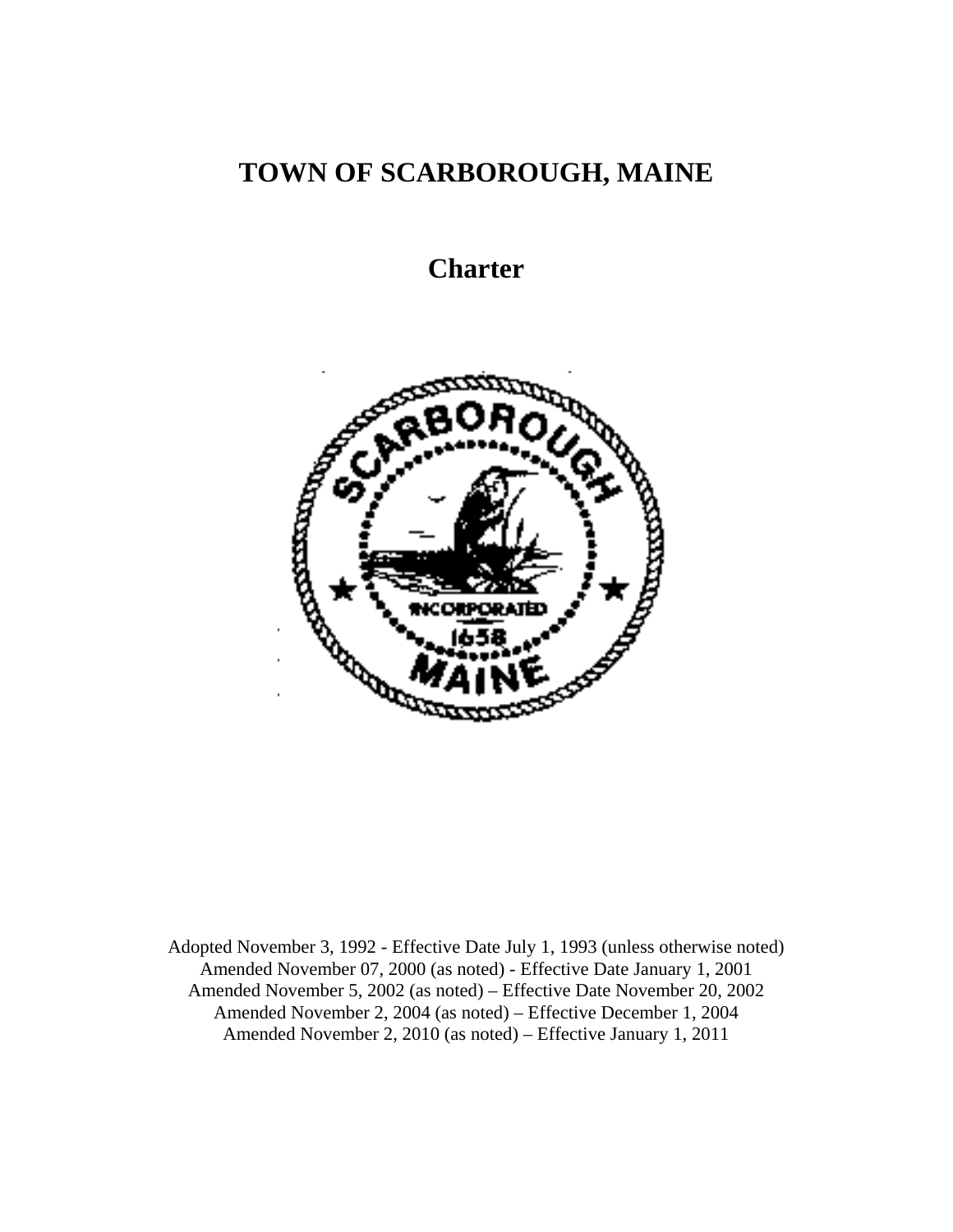# Town of Scarborough<br>Chapter 201 - Charter

# **Table of Contents**

| Section. 505. Budget Establishes Amount to be Raised by Property Tax; Certification to Town |  |
|---------------------------------------------------------------------------------------------|--|
|                                                                                             |  |
|                                                                                             |  |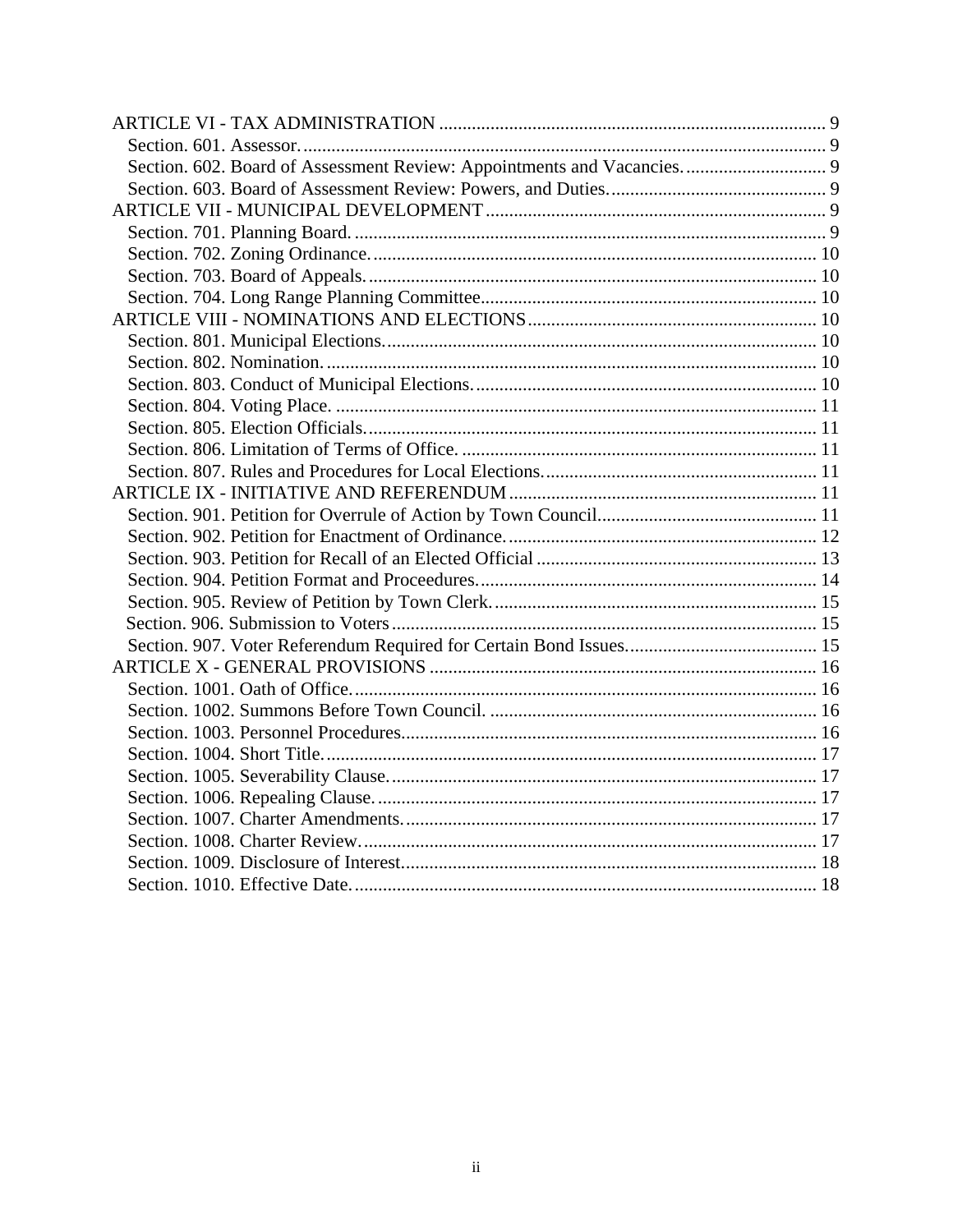# **COUNCIL-MANAGER CHARTER OF THE TOWN OF SCARBOROUGH**

# **ARTICLE I - GRANT OF POWERS TO THE TOWN**

# **Section. 101. Incorporation.**

The inhabitants of the Town of Scarborough within the limits as now established or as hereafter established in the manner provided by law, shall be a municipal corporation by the name of the Town of Scarborough.

# **Section. 102. Powers of the Town.**

The Town shall have, exercise and enjoy all the rights, immunities, powers, privileges and franchises, and shall be subject to all the duties, liabilities and obligations provided for herein, or otherwise pertaining to or incumbent upon said Town as a municipal corporation, or the inhabitants or municipal authorities thereof. It may enact bylaws, regulations and ordinances not inconsistent with the Constitution and laws of the State of Maine, and impose penalties for the breach thereof, as provided by the laws of the State of Maine.

- 102.1 The Town may acquire property within or without its corporate limits for any Town purpose, in fee simple or any lesser interest or estate, by purchase, gift, devise, lease or condemnation, and may sell, lease, mortgage, hold, manage and control such property as its interest may require.
- 102.2 In this Charter, mention of a particular power shall not be construed to be exclusive or to restrict the scope of the powers, which the Town would have if the particular power were not mentioned. The Charter shall be liberally interpreted to mean that the Town may have all the powers necessary or convenient for the conduct of its municipal affairs, including all powers the Town may assume pursuant to state laws and to the provisions of the State Constitution.

# **ARTICLE II - TOWN COUNCIL**

# **Section. 201. Number, Election, Term.**

The Town Council shall be composed of seven (7) members who shall be nominated and elected by the registered voters of the entire Town according to the provisions of this Charter for a term of three (3) years and who shall serve until their successors are elected and qualified.

# **Section. 202. Qualifications and Vacancies.**

Members of the Town Council shall be registered voters of the Town and shall reside in the Town during their term of office. During their term of office, members of the Town Council shall not hold any other compensated Town office or Town employment, except as on-call emergency personnel. No member of the Town Council shall serve as a trustee of the Scarborough Sanitary District. If a member of the Town Council is recalled, or shall cease to possess any of these qualifications or shall be finally convicted of a crime punishable by imprisonment for more than six months, the office shall immediately become vacant. [Amended November 2, 2010 (as noted) – Effective January 1, 2011]

# **Section. 203. Powers and Duties.**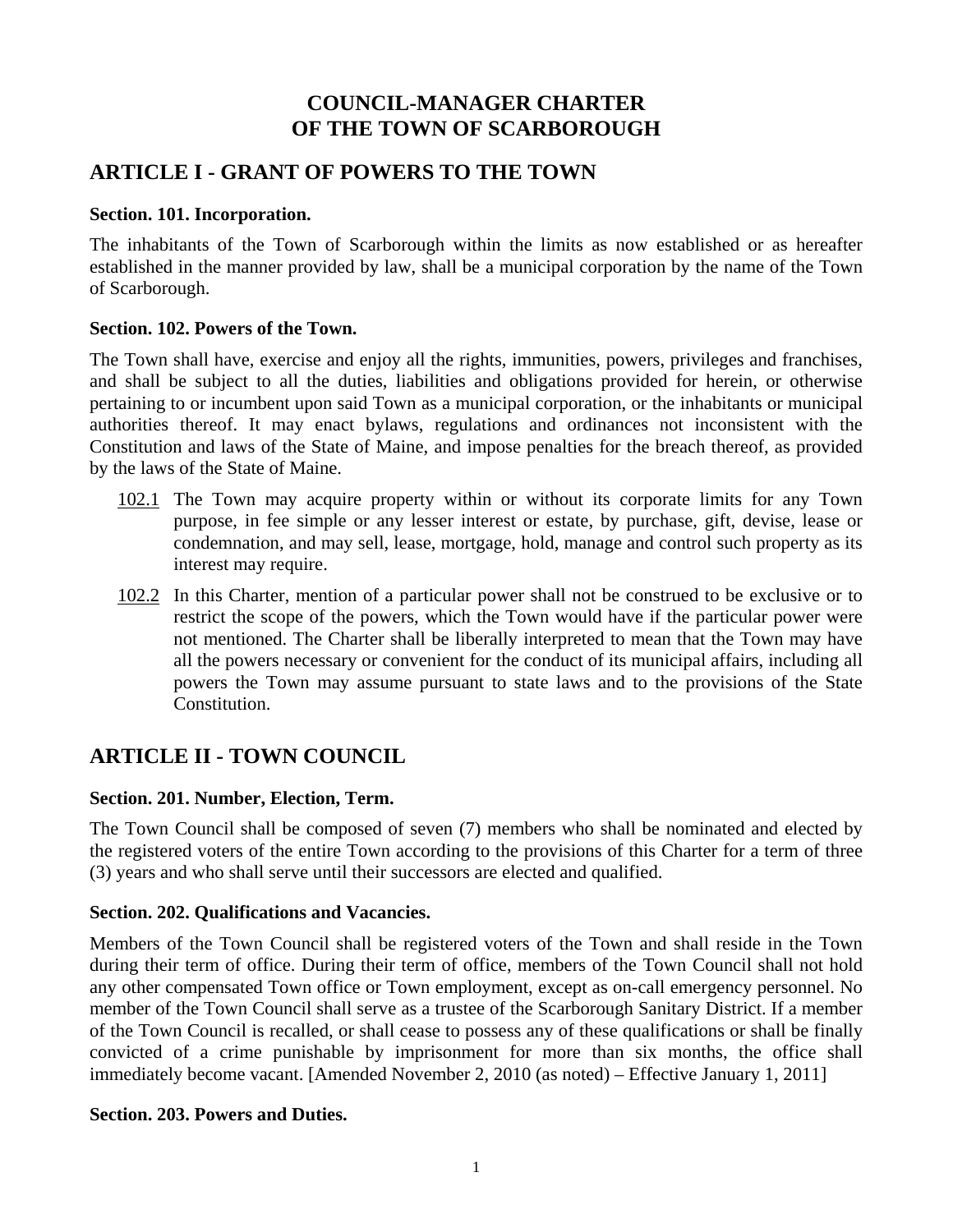The members of the Town Council shall be and constitute the municipal officers of the Town of Scarborough for all purposes required by statute, and except as otherwise herein specifically provided, shall have all powers and authority given to, and perform all duties required of, municipal officers under the laws of this State.

#### **Section. 204. Enumeration of Powers.**

- 204.1 Appoint and remove the Town Manager, Assessor and Town Attorney and appoint and remove members of the Board of Assessment Review, the Board of Appeals and the Planning Board, and all statutory or advisory boards. Except where prohibited by law, the Town Council shall provide for at least two (2) alternate members for each appointed board of the Town. Alternate members shall serve in the absence of regular members and shall be given preference to fill vacancies.
	- 204.1.1 The Town Council may remove any board appointee and appoint a successor for the unexpired term of any member who fails to attend four (4) consecutive regular meetings or who fails to attend seventy-five percent (75%) of all meetings during the preceding twelve (12) month period. The Town Council may waive attendance provisions for due cause.
- 204.2 By ordinance, create, change and abolish offices, departments or agencies, other than the offices, departments, and agencies established by this Charter. The Town Council, by ordinance, may assign additional functions or duties to offices, but may not discontinue or assign to any other office, department or agency any function or duty assigned by this Charter to a particular office, department or agency. The Town Council may, however, vest in the Town Manager all or part of the duties of any office, except the Department of Education.
- 204.3 Enact, amend, and repeal ordinances.
- 204.4 Inquire into the conduct of any office, department, or agency of the Town and make investigation as to municipal affairs.
- 204.5 Perform an annual performance review of the Town Manager within sixty (60) days following the first day of each new Municipal Year. (amended November 7, 2000; effective January 1, 2001).
- 204.6 Provide for an annual audit as defined in Section 215 of this Charter.
- 204.7 Act as the general legislative body of the Town with all the powers of a Town meeting, including any power heretofore vested in a Town meeting.

#### **Section. 205. Compensation.**

- 205.1 Members of the Town Council shall receive \$1,500 per year for their services, except the Chair who shall receive \$1,750 per year, and their compensation shall be paid quarterly. Such compensation may be changed by ordinance, but no ordinance increasing the compensation of members of the Town Council shall take effect during the then current municipal year.
- 205.2 The Town Council by order shall fix the salaries of officials appointed by the Town Council.
- 205.3 Salaries of the appointees of the Town Manager shall be fixed by the Town Manager.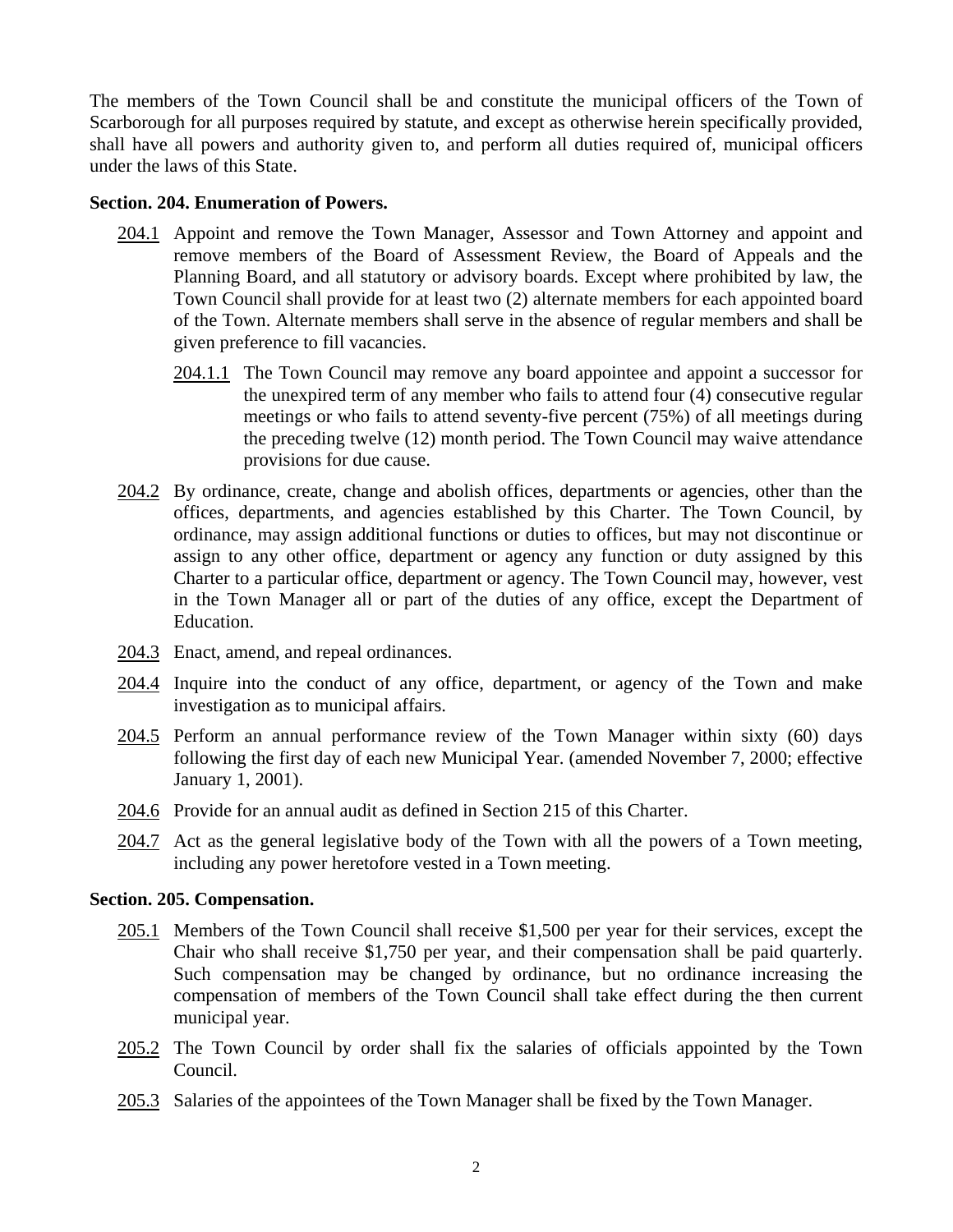## **Section. 206. Induction of Council into Office.**

Councilors elect shall be sworn to the faithful discharge of their duties by the Town Clerk or the Town Clerk's designee and shall assume their duties at the commencement of second meeting  $(2<sup>nd</sup>)$ , whether regular, special, or emergency, of the Town Council following the regular Town election. (amended November 7, 2000; effective January 1, 2001).

# **Section. 207. Town Council to Judge Qualifications of its Members.**

The Town Council shall be the judge of the election and qualifications of its members and for such purpose shall have power to subpoena witnesses and require production of records.

#### **Section. 208. Regular Meetings.**

The Town Council shall establish a regular place and time for regular meetings at least once a month. It shall also provide a method for calling special meetings.

#### **Section. 209. Chair.**

- 209.1 After Councilors elect have been sworn in under Section 206, the Town Council shall elect, by majority vote of the entire Town Council, one of its members for the ensuing year as chair. The Town Council may fill, for an unexpired term, any vacancy in the office of chair that may occur. The chair shall preside at the meetings of the Town Council, and shall be recognized as head of the Town government for all ceremonial purposes, and by the Governor for purposes of military law, but shall have no regular administrative duties.
- 209.2 After election of the chair under Section 209.1, the Town Council shall elect, by majority vote of the entire Town Council, one of its members for the ensuing year as vice-chair. The Town Council may fill, for an unexpired term, any vacancy in the office of vice-chair that may occur. In the temporary absence or disability of the chair, the vice-chair shall exercise all the powers of chair during such temporary absence or disability. In the temporary absence or disability of both the chair and the vice-chair, the Town Council may elect a chair pro tempore from among its members, who shall exercise all the powers of the chair during such temporary absence or disability.

#### **Section. 210. Quorum and Vote.**

A majority of the Town Council shall constitute a quorum for the transaction of business, but a smaller number may adjourn from time to time. At least twenty-four (24) hours notice of the time and place of holding such adjourned meeting shall be given to all members who were not present at the meeting from which the adjournment was taken. Every ordinance, order, and resolve shall require on final passage the affirmative vote of four (4) members of the Town Council.

#### **Section. 211. Vacancies.**

If a seat on the Town Council becomes vacant more than six (6) months prior to the next regular Town election, the vacancy shall be filled for the unexpired term by a special election held within sixty (60) days from the date the vacancy occurred. If a seat on the Town Council becomes vacant within six (6) months prior to the next regular Town election, the vacancy may, at the option of the Town Council, be filled for the unexpired term by a special election however, no election shall be held within sixty (60) days prior to the date of the regular election.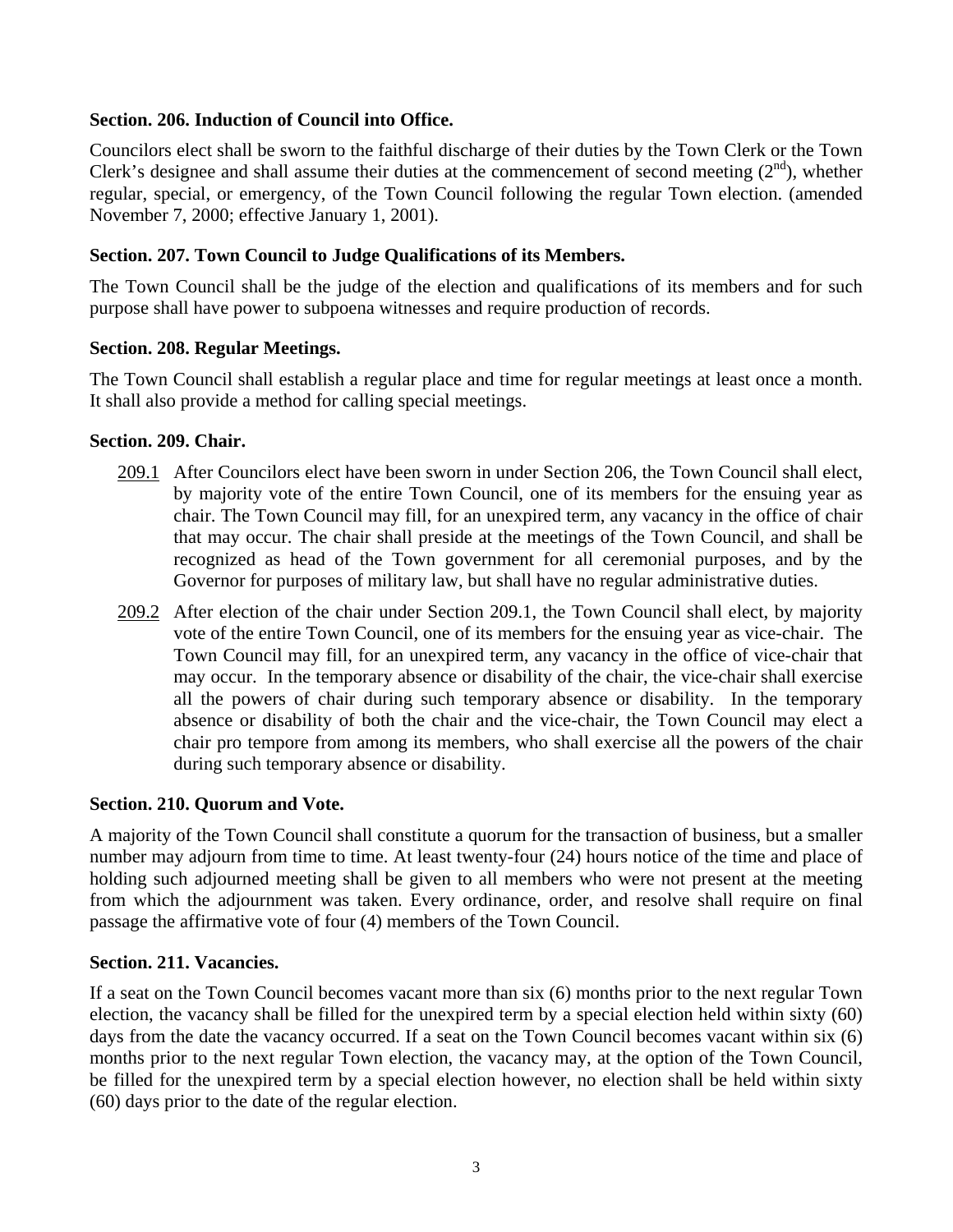## **Section. 212. Rules of Procedure; Journal.**

The Town Council shall determine its own rules and order of business. It shall keep a written record of its proceedings and the record shall be open to public inspection.

## **Section. 213. Public Hearings on Ordinances.**

Prior to the enactment of any ordinance, the Town Council shall hold at least one (1) public hearing, notice of which shall be given at least seven (7) days in advance by publication in a newspaper having a circulation in said Town and by posting notice in a public place. However, nothing contained herein shall be deemed to require publication of the ordinance itself. The passage of said ordinance shall be effective at 12:00 A.M. on the day following enactment or at such other date specified therein.

213.1 Emergency Ordinances.

The Town Council may, by vote of five (5) of its members, pass emergency ordinances, to take effect at the time indicated therein. Such ordinance shall contain a section in which the emergency is set forth and defined, but the declaration of such emergency by the Town Council shall be conclusive. No public hearing or notice thereof shall be required prior to the passage of an emergency ordinance. Every emergency ordinance shall automatically stand repealed as of the ninety-first  $(91<sup>st</sup>)$  day following the date on which it was adopted; however, this shall not prevent one (1) re-enactment of the ordinance in the manner specified in this section if the emergency ordinance still exists. An emergency ordinance may also be repealed by adoption of a repealing ordinance in the same manner specified in this section for adoption of emergency ordinance.

### **Section. 214. Town Clerk.**

The Town Clerk shall be appointed by the Town Manager and confirmed by the Town Council. The Town Clerk shall act as Clerk of the Town Council and shall keep a public record of all proceedings of the Town Council, including all roll-call votes.

# **Section. 215. Independent Annual Audit.**

- 215.1 Prior to the end of each fiscal year, the Town Council shall designate the appropriate agency of the State of Maine or private certified public accountants who, as of the end of the fiscal year, shall make an independent audit of accounts and other evidences of financial transactions of the Town Council, and the Town Manager. Such accountants shall not maintain any accounts or records of the Town business, but shall post-audit the books and documents kept by the Department of Finance and any separate or subordinate accounts kept by any other office, department, or agency of the Town government. The audit shall be completed and delivered to the Town Council not later than December  $30<sup>th</sup>$  following the end of the municipal year of the subject audit. The Town Council shall present an overview of the findings of the audit at the next regular meeting of the Town Council following receipt of the audit. (amended November 7, 2000; effective January 1, 2001) (amended November 2, 2004; effective December 1, 2004).
- 215.2 Not later than the first regular Town Council meeting in February, the Town Manager and the Superintendent of Schools, through the Board of Education shall present an "Audit Action Plan" with remedies as appropriate, to the Town Council for review and approval. (amended November 7, 2000; effective January 1, 2001)(amended November 2, 2004; effective December 1, 2004).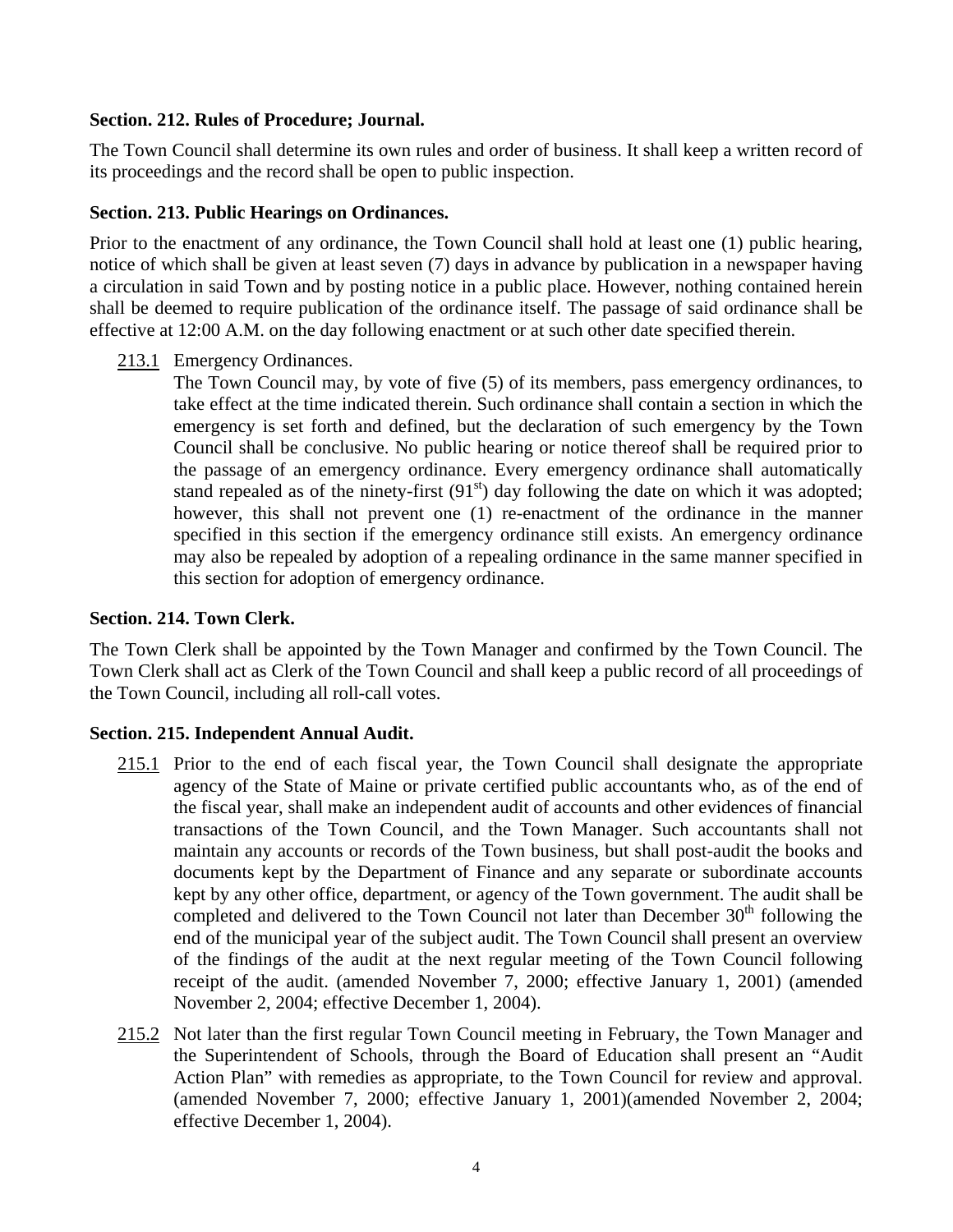# **ARTICLE III - TOWN MANAGER**

#### **Section. 301. Qualifications.**

The Town Manager shall be chosen by the Town Council solely on the basis of character, and executive and administrative qualifications with special reference to actual experience in, or knowledge of, accepted practice in respect to the duties of the office as hereinafter set forth. The Town Manager may be appointed for an indefinite term or, by contract, for a definite term. At the time of initial appointment, the Town Manager need not be a resident of the Town or state but, after one year following the date of initial appointment, the Town Manager shall not reside outside of the Town of Scarborough, Maine without the approval of the Town Council. No member of the Town Council shall be appointed Town Manager during a term of office, nor within one (1) year after the expiration of a term, nor shall any member of the Town Council act in that capacity.

#### **Section. 302. Removal of Town Manager.**

The Town Manager may be removed for cause by the Town Council in accordance with the method and procedure set forth in the general laws of Maine.

#### **Section. 303. Town Manager, Chief Administrator.**

The Town Manager shall be the chief administrative officer and the head of the administrative branch of the Town government, and shall be responsible to the Town Council, for the proper administration of all affairs of the Town. The Town Manager shall have the power and shall be required to:

- 303.1 Appoint all statutory officers required by law to be appointed, provided, however; that appointments to the head of any office, department or agency shall require prior confirmation by the Town Council.
- 303.2 Appoint, prescribe the duties of, and remove all officers and employees of the Town appointed by the Town Manager, except as otherwise provided herein, and except as the Town Manager may authorize the head of a department or office to appoint and remove subordinates in such department or office.
- 303.3 Prepare an annual budget, submit it to the Town Council and be responsible for its administration after adoption and keep the Town Council advised of the financial condition and future needs of the Town and make recommendations.
- 303.4 Prepare and submit to the Town Council as of the end of the fiscal year, a complete report on the finances and administrative activities of the Town for the preceding year, and cause such annual Town report to be published and made available to the public as promptly as possible after the close of the fiscal year.
- 303.5 Attend the meetings of the Town Council, except when removal of the Town Manager is \being considered.
- 303.6 See that all laws and ordinances governing the Town are faithfully administered.
- 303.7 Oversee purchasing for all departments of the Town, except the School Department.
- 303.8 Perform such other duties as may be prescribed by this Charter or required by the Town Council not inconsistent with this Charter.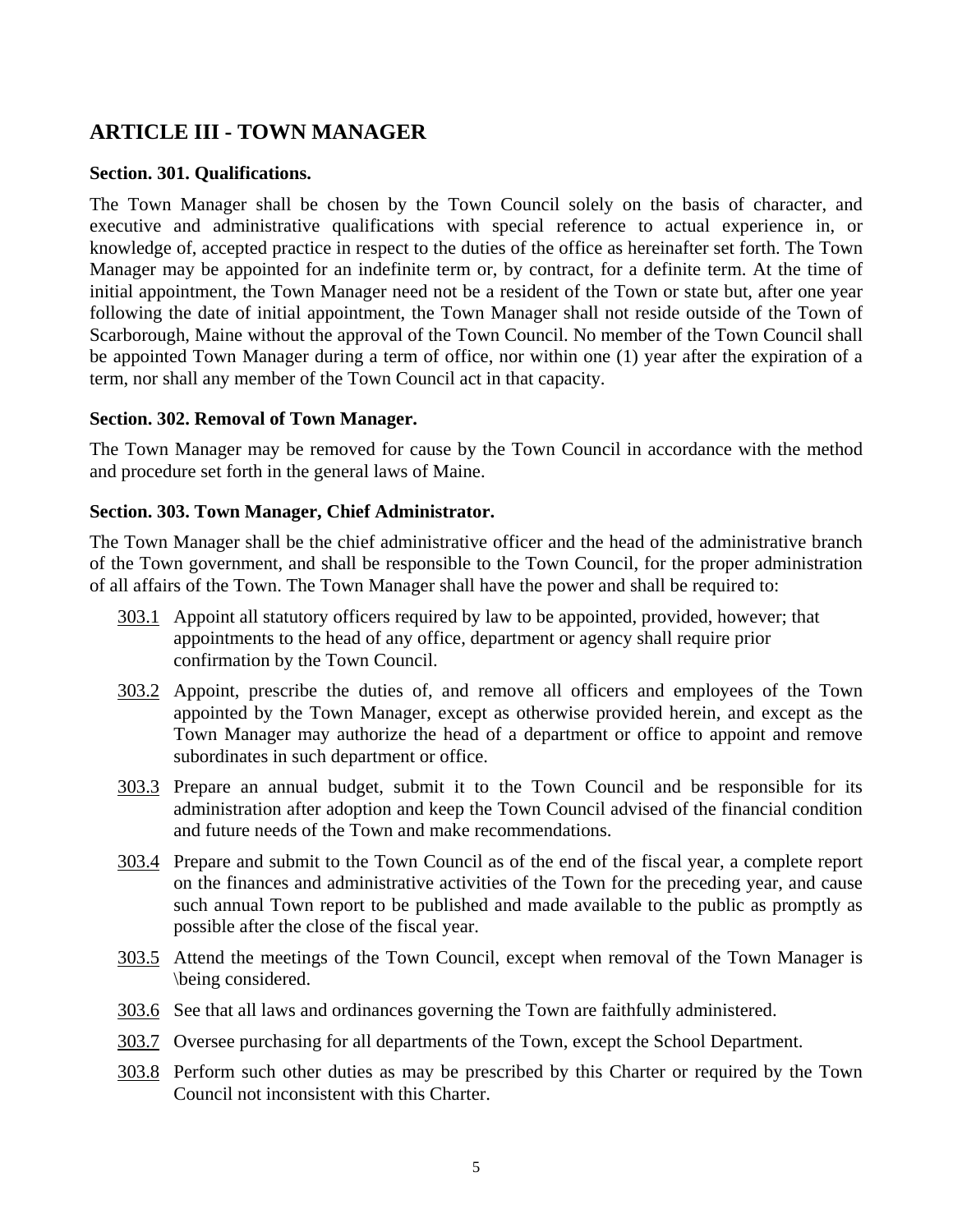303.9 Prepare an administrative code, submit it to the Town Council and be responsible for its administration after adoption.

# **Section. 304. Town Council Not to Interfere in Appointments or Removals.**

Neither the Town Council nor any of its members shall direct or request the appointment of any person to or removal from office by the Town Manager or by any subordinate of the Town Manager. Except for the purpose of inquiry, the Town Council and its members shall deal with the administrative service solely through the Town Manager, and neither the Town Council nor any member thereof shall give orders to any subordinates of the Town Manager, either publicly or privately.

## **Section. 305. Absence of Town Manager.**

The Town Manager may, with the consent of the Town Council, designate by letter filed with the Town Clerk, a qualified administrative officer of the Town to perform the duties of the Town Manager during temporary absence or disability. In the event of failure of the Town Manager to make such designation, the Town Council may by resolution appoint any administrative officer of the Town to perform the duties of the Town Manager until the Town Manager returns or the disability ceases.

## **Section. 306. Appointees.**

All appointees of the Town Manager shall serve at the will and pleasure of the Town Manager.

# **ARTICLE IV - DEPARTMENT OF EDUCATION**

## **Section. 401. Board of Education.**

The Department of Education shall be administered by a Board of Education, which shall consist of seven (7) members who shall be nominated and elected by the registered voters of the entire Town according to the provision of this Charter for a term of three (3) years and who shall serve until their successors are elected and qualified.

#### **Section. 402. Qualifications.**

Members of the Board of Education shall be registered voters of the Town and shall reside in the Town during their term of office. No member of the Board of Education shall serve as a Trustee of the Scarborough Sanitary District. During their term of office, members of the Board of Education shall not hold any other compensated Town office or Town employment, except as on-call emergency personnel. If a member of the Board of Education is recalled or shall cease to possess any of these qualifications or shall be finally convicted of a crime punishable by imprisonment for more than six months, the office shall immediately become vacant. [Amended November 2, 2010 (as noted) – Effective January 1, 2011]

#### **Section. 403. Vacancies.**

If a seat on the Board of Education becomes vacant more than six (6) months prior to the next regular Town election, the vacancy shall be filled for the unexpired term by a special election held within sixty (60) days from the date the vacancy occurred. If a seat on the Board of Education becomes vacant within six (6) months prior to the next regular Town election, the vacancy may, at the option of the Board of Education, be filled for the unexpired term by a special election however, no election shall be held within sixty (60) days prior to the date of the regular election.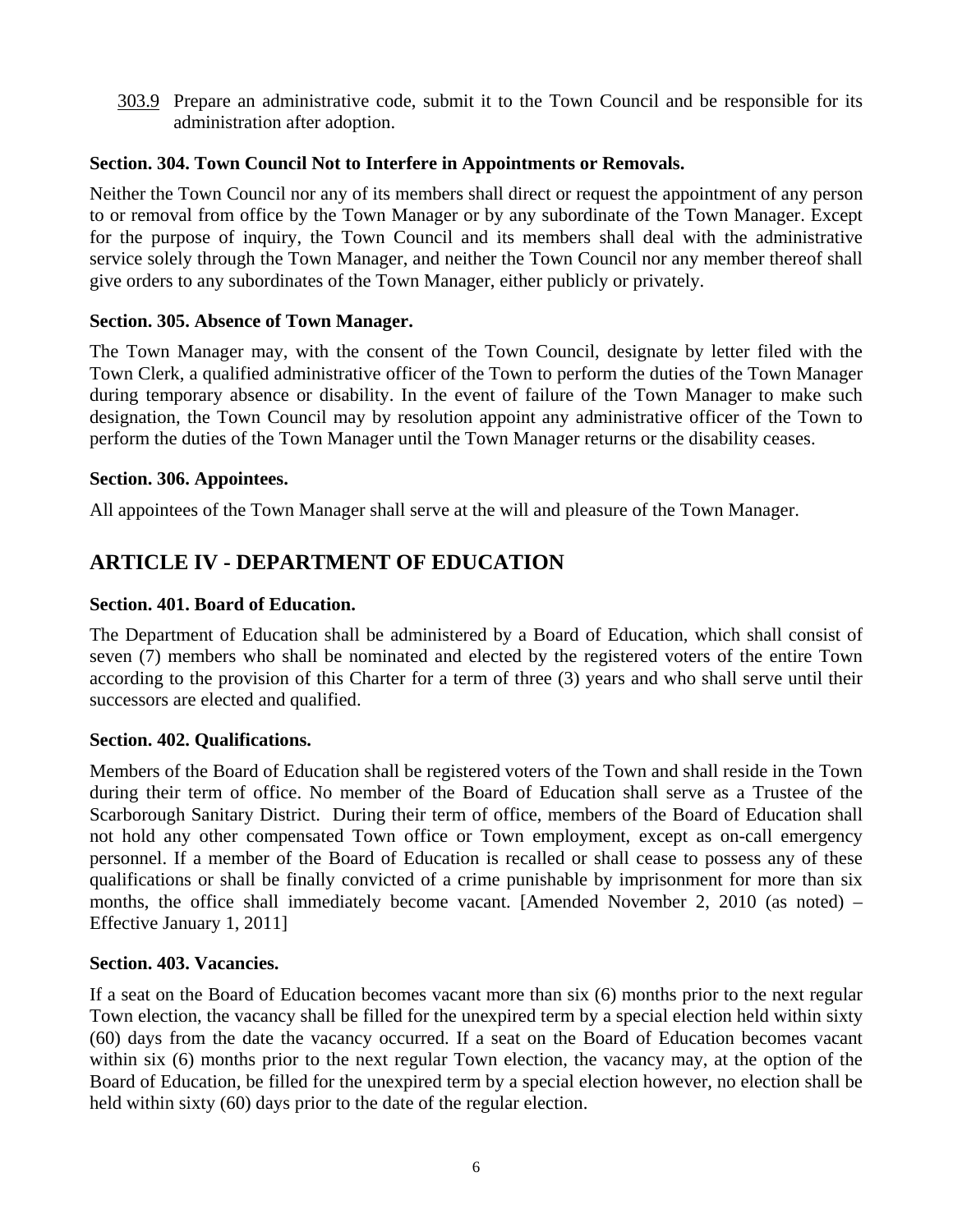#### **Section. 404. Organization, Qualifications, Quorum.**

The members of the Board of Education shall be sworn in by the Town Clerk or the Town Clerk's designee upon certification of the election by the Town Council and seated at the first Board of Education meeting after certification. The majority of the whole number of the Board of Education shall be a quorum and they shall elect their own chair. Every vote of the Board shall require the affirmative vote of at least four members.

## **Section. 405. Powers and Duties.**

The Board of Education shall have all the powers, and perform all the duties in regard to the care and management of the public schools of the Town, which are now conferred and imposed upon School Committees by the general laws of the State, except as otherwise provided in this Charter. At least seventy (70) days prior to the beginning of the fiscal year, the Board of Education shall submit to the Town Council budget estimates of the various sums required for the support of public schools for the ensuing fiscal year. The Town Council shall review the proposed budget and make appropriations for the support of public schools in accordance with the provisions of the general laws of the State and this Charter.

## **Section. 406. Compensation.**

Members of the Board of Education shall receive one thousand five hundred dollars (\$1,500) per year for their services, except the Chair who shall receive one thousand seven hundred and fifty dollars (\$1,750), and their compensation shall be paid quarterly. Such compensation may be changed by ordinance, but no ordinance increasing the compensation of members of the Board of Education shall take effect during the then current municipal year.

# **ARTICLE V - BUDGET**

# **Section. 501. Fiscal Year.**

The municipal fiscal year of the Town shall be established from time to time by order adopted by the Town Council. Such municipal fiscal year shall constitute the budget and accounting year as used in this Charter. The term "budget year" shall mean the municipal fiscal year for which any particular budget is adopted and in which it is administered.

#### **Section. 502. Preparation and Submission of the Budget.**

- 502.1 At least sixty (60) days prior to the beginning of each fiscal year, the Town Manager shall submit to the Town Council a budget and an explanatory budget message. The budget authority of the Town Council shall include the authorization to set line item appropriations for all offices, agencies and departments of the Town, with the exception of the Department of Education. The Town Council shall only have total appropriation authority for the Department of Education. This budget shall be compiled from detailed information furnished by the administrative officers and boards in a format of which shall be designated by the Town Manager and shall contain:
	- 502.1.1 An exact statement of the financial condition of the Town.
	- 502.1.2 An itemized statement of appropriations recommended for current expenses, and for permanent improvements; with comparative statements in parallel columns of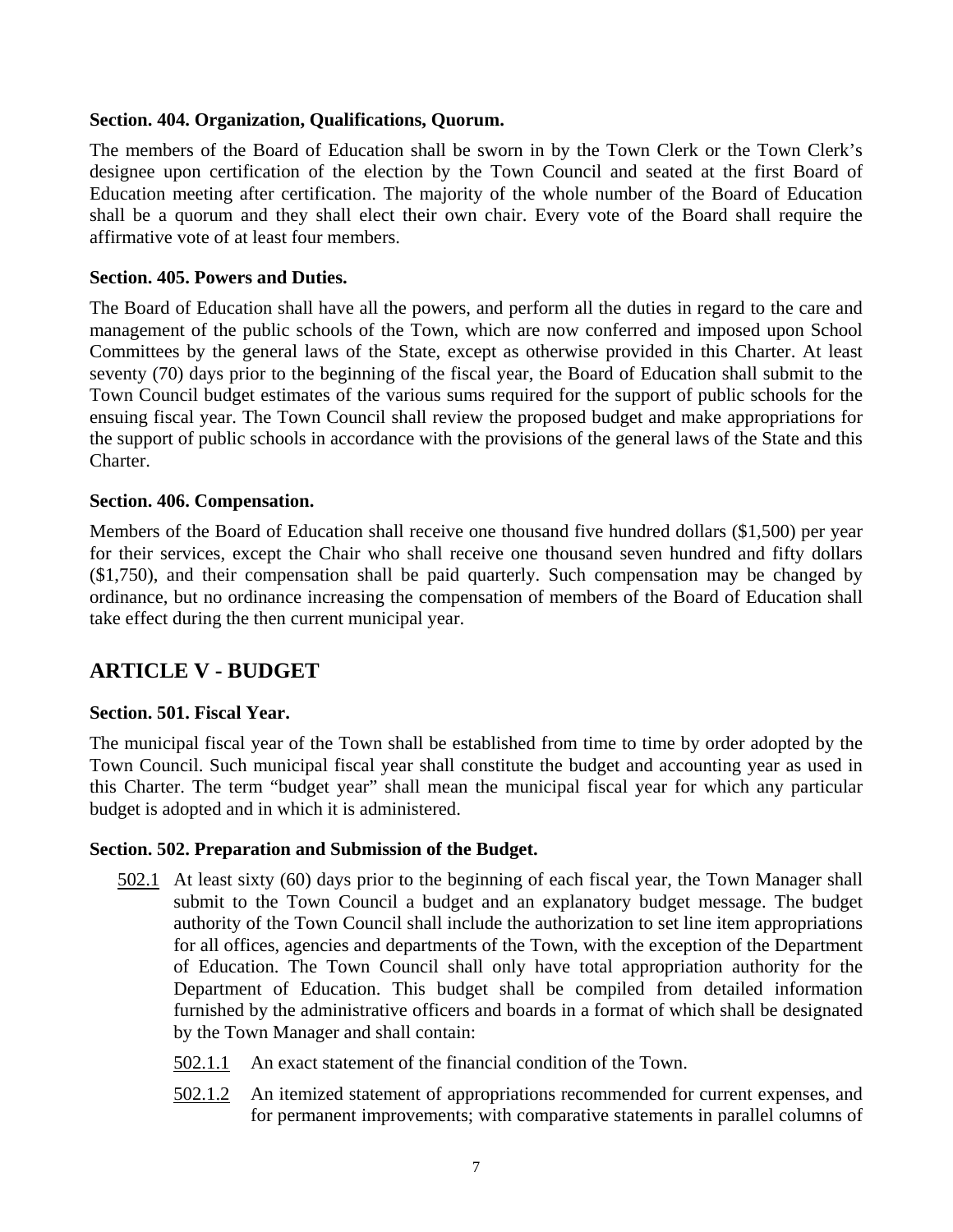projected expenditures for the current year and actual expenditures for the most recent audited fiscal year. An increase or decrease in any item shall be indicated by dollar amount and percentage change.

- 502.1.3 An itemized statement of estimated revenue from all sources, other than taxation; and a statement of taxes required, comparative figures from current and preceding year.
- 502.1.4 Such other information as may be required by the Town Council. The proposed budget prepared by the Town Manager, as well as the school budget, shall be reviewed by the Town Council, which shall approve the total budget with or without amendments. The Town Council shall fix the time and place for holding a public hearing on such budget, and shall give public notice of such hearing.
- 502.1.5 At the head of the budget, there shall appear a summary of the budget, which need not be itemized, further than by principal sources of anticipated revenue, stating separately the amount to be raised by property tax, and shall be itemized by departments and kinds of expenditures in such manner as to present to the taxpayers a simple and clear summary of the detailed estimates of the budget.
- 502.1.6 The budget for all departments, including the Department of Education, shall include all proposed expenditures. The Town Council shall make appropriations for each department, including the Department of Education, for the ensuing fiscal year. The appropriation for each department shall not be exceeded except by consent of the Town Council, but the school budget shall be expended under the direction of the Board of Education subject to the provisions of Article IV and V hereof.
- 5021.7 After the adoption and before the beginning of the budget year, the head of each office; department or agency shall submit to the Town Manager, upon request, a work program of the year, which program shall show the requested allotments of appropriations for such office, department or agency, by stated periods, for the entire budget year. The Town Manager shall review the requested allotments of the appropriations for such office, department or agency, by stated periods, for the entire budget year. The Town Manager shall review the requested allotments in the light of the work program of the office, department or agency concerned, and may revise, alter or change such allotments before approving the same. The aggregate of such allotments shall not exceed the total of appropriations available to said office, department or agency for the budget year.

#### **Section. 503. Town Council Adoption of the Budget.**

The Town Council shall thereafter review the budget and adopt it with or without change no later than sixty (60) days from the date of its submission to the Town Council. In the event the Town Council shall fail to adopt the budget within said sixty (60) day period, the budget as presented by the Town Manager and by the Board of Education shall automatically become the budget for the fiscal year or as otherwise provided by State law.

# **Section. 504. Budget Established Appropriations.**

From the date of adoption of the budget, the several amounts stated therein as proposed appropriations shall be and become appropriated to the several agencies and purposes therein named.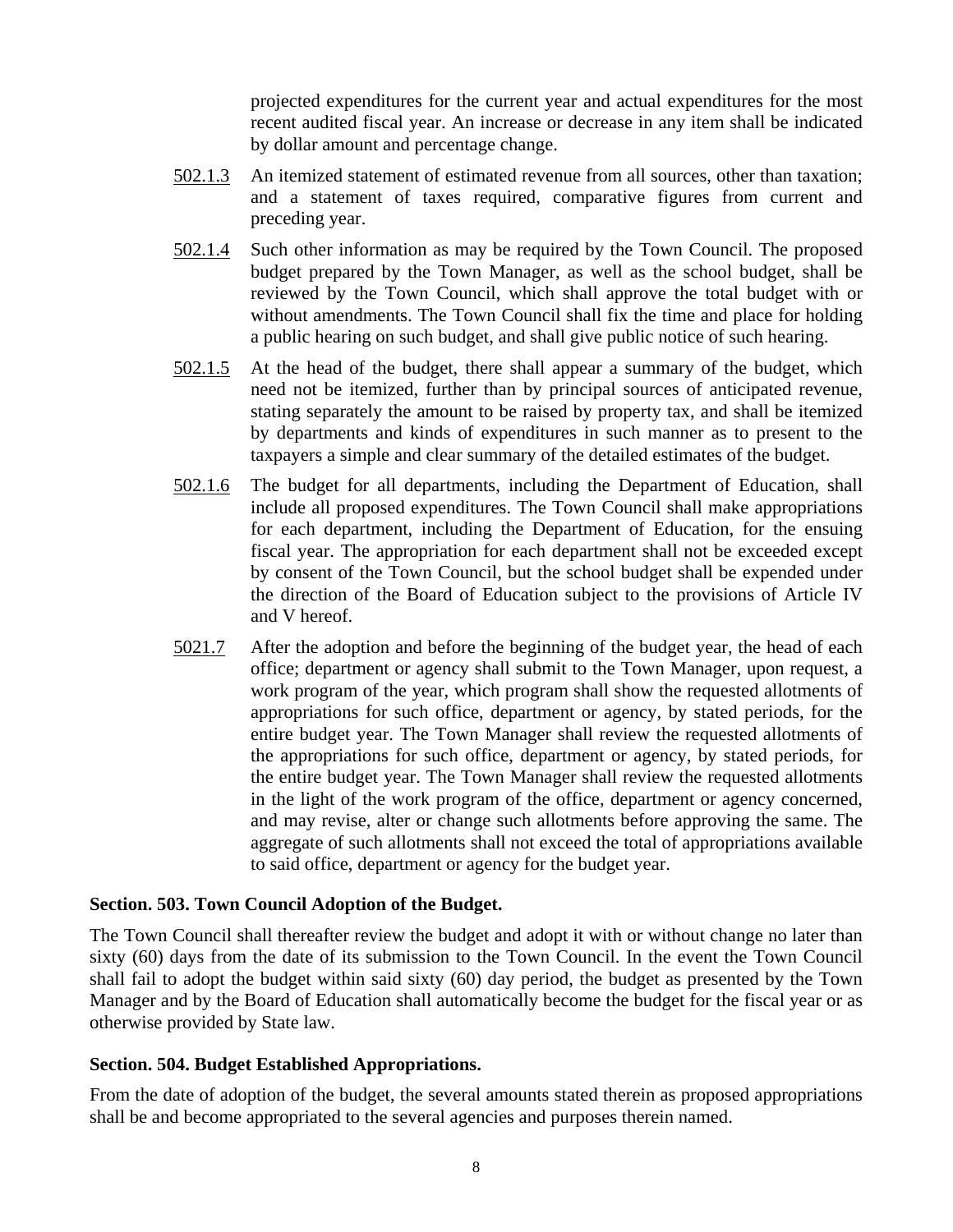# **Section. 505. Budget Establishes Amount to be Raised by Property Tax; Certification to Town Assessor.**

From the date of adoption of the budget, the amounts stated therein as the amount to be raised by property tax shall constitute a determination of the amount of the levy for the purposes of the Town in the corresponding tax year. A copy of the budget finally adopted shall be certified by the Town Manager and filed with the Town Assessor, whose duty it shall be to levy such taxes for the corresponding tax year.

# **Section. 506. Transfer of Appropriations.**

Following approval of the budget and at the request of the Town Manager, transfer of appropriations between offices, agencies or departments shall be presented by order to the Town Council in public session, and shall require approval of the majority of the Town Council. Adjustments to or transfers of appropriations within the Department of Education budget shall be determined by the policies of the Board of Education, but may not exceed the total appropriation authorized by the Town Council.

# **ARTICLE VI - TAX ADMINISTRATION**

## **Section. 601. Assessor.**

There shall be established a Department of Assessment, the head of which shall be the Town Assessor. The Assessor, acting under the administrative control of the Town Manager, shall exercise the same powers and be subject to the same duties and liabilities that similar officers of the several Towns and cities in the state may exercise, and may now, or hereafter be subject to, under the laws of the state.

#### **Section. 602. Board of Assessment Review: Appointments and Vacancies.**

There shall be a Board of Assessment Review consisting of five (5) regular members and two (2) alternate members who shall be appointed by the Town Council for a term of 3 years. Compensation, if any, to such members, shall be determined by the Town Council. Vacancies in the membership of such board shall be filled by appointment by the Town Council for the unexpired term.

#### **Section. 603. Board of Assessment Review: Powers, and Duties.**

The Board of Assessment Review shall:

- 603.1 Review appeals from decisions of the Assessor regarding applications for abatements of property taxes and make determinations with respect to assessments in accordance with the general laws of the State of Maine.
- 603.2 Have the power to administer oaths, take testimony, and hold hearings as may be required in carrying out its functions.
- 603.3 Adopt, subject to the approval of the Town Council, rules and regulations for the transaction of its business.

# **ARTICLE VII - MUNICIPAL DEVELOPMENT**

# **Section. 701. Planning Board.**

There shall be a Town Planning Board, which shall consist of five (5) regular members and two (2) alternate members appointed by the Town Council. The Planning Board shall act as the Town's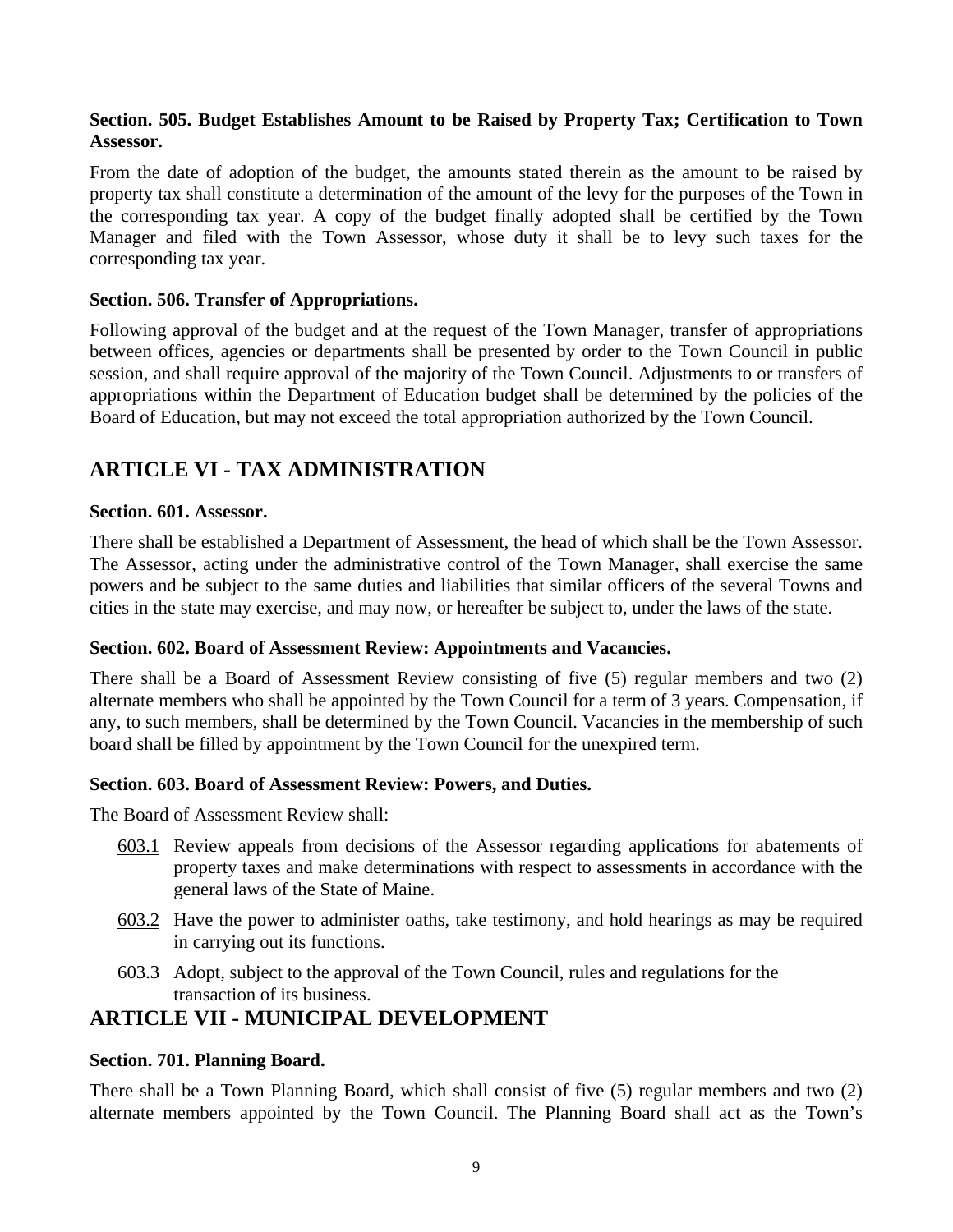primary municipal development review authority and shall have such powers and perform such duties as are provided by the ordinances of the Town and the general laws of the State of Maine. [Amended November 2, 2010 (as noted) – Effective January 1, 2011]

# **Section. 702. Zoning Ordinance.**

There shall be a zoning ordinance as provided by the laws of the State of Maine.

# **Section. 703. Board of Appeals.**

There shall be a Board of Appeals, which shall consist of five (5) regular members and two (2) alternate members appointed by the Town Council. The Board shall have such powers, and duties as are provided by the ordinances of the Town and the general laws of the State of Maine. [Amended November 2, 2010 (as noted) – Effective January 1, 2011]

# **Section 704. Long Range Planning Committee.**

There shall be a Long Range Planning Committee, which shall consist of five (5) regular members and two (2) alternate members appointed by the Town Council. The regular members and alternate members must be either residents of the Town or owners of real property situated within the Town. The Long Range Planning Committee shall be advisory and shall act as the primary committee to develop and recommend plans for the growth and development of the Town in accordance with the Comprehensive Plan, the ordinances of the Town and the general laws of the State of Maine. [Amended November 2, 2010 (as noted) – Effective January 1, 2011]

# **ARTICLE VIII - NOMINATIONS AND ELECTIONS**

# **Section. 801. Municipal Elections.**

The regular election for the choice of members of the Town Council and the Board of Education shall be held on the first  $(1<sup>st</sup>)$  Tuesday following the first  $(1<sup>st</sup>)$  Monday in November. All elections shall be conducted on a nonpartisan basis and without party designation on the election ballot.

# **Section. 802. Nomination.**

Registered voters of the Town shall be nominated for the Town Council or the Board of Education only by the use of nomination papers in accordance with the laws of the State of Maine, except as otherwise provided in this Charter. For regular elections under Section 801 of this Charter, the Town Clerk shall make nomination papers available to prospective candidates no later than the first Wednesday in August prior to the election and nomination papers shall be filed with the Town Clerk no later than the first Wednesday in September prior to the election. For special elections to fill vacancies, the dates for availability and filing of nomination papers shall be as set forth in the laws of the State of Maine, except that the Town Council may, by order, modify such dates. (amended November 2, 2004; effective December 1, 2004).

# **Section. 803. Conduct of Municipal Elections.**

The provisions of the laws of the State of Maine relating to the qualifications of voters, the registration of voters, the nomination for any office, the manner of voting, the duties of election officers, and all other particulars relative to preparation for, conducting and management of elections, so far as they may be applicable, shall govern all municipal elections, except as otherwise provided in this Charter.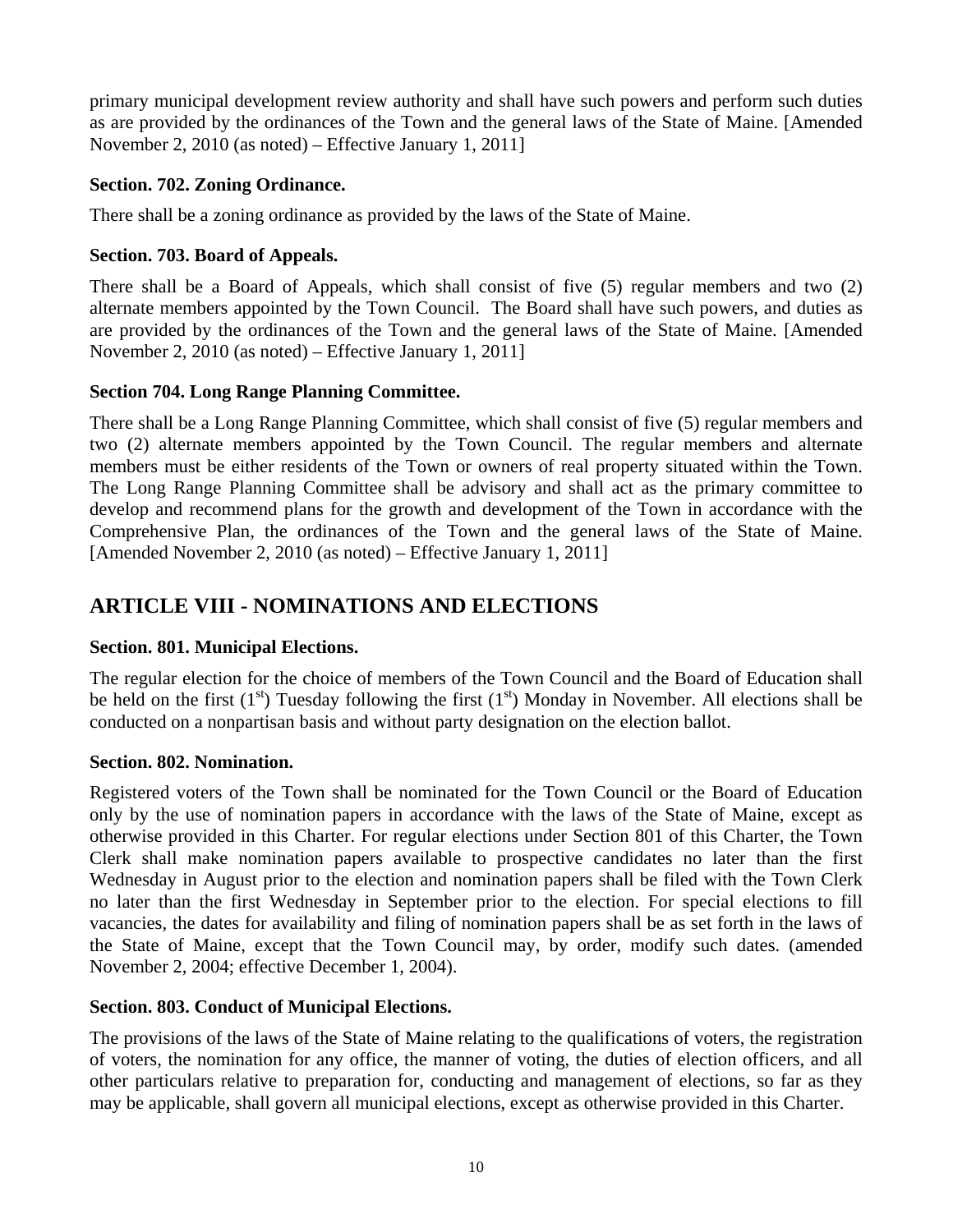#### **Section. 804. Voting Place.**

The voting places for municipal elections shall be those which have been or may hereafter be, established for state elections by the affirmative vote of the Town Council pursuant to state law.

#### **Section. 805. Election Officials.**

The Town Council shall, at least ten (10) days before any election, appoint a warden and a Clerk, in addition to the regular ballot Clerks, for each voting place. No elected official of the Town may serve as warden, Clerk or ballot Clerk.

#### **Section. 806. Limitation of Terms of Office.**

Following the effective date of this Charter, the following elected and appointed officials shall serve for no more than three (3) consecutive full terms of office: members of the Town Council; members of the Board of Education; and full voting members of the Planning Board or the Board of Appeals.

#### **Section. 807. Rules and Procedures for Local Elections.**

The Town Council shall establish local rules and procedures for the administration of municipal elections. Said rules and procedures shall not be in conflict with State Statute. The Town Council shall certify the results of municipal elections.

# **ARTICLE IX – REFERENDUM, INITIATIVE AND Recall [Amended November 2, 2010 (as noted) – Effective January 1, 2011]**

#### **Section. 901. Petition for Overrule of Action by Town Council.**

The following shall be subject to overrule by referendum as follows:

- 901.1 All ordinances.
- 901.2 Orders or resolves appropriating one hundred thousand dollars (\$100,000) or more for a single capital improvement or capital equipment.
- 901.3 Orders or resolves authorizing bond issues of one hundred thousand dollars (\$100,000) or more for capital improvements or capital equipment.
- 901.4 Any order or resolve authorizing a conveyance of Town-owned real property, other than property acquired due to non-payment of taxes or assessments, if the value of the property listed in the Town Assessor's records at the time of enactment of the order or resolve, exceeds \$400,000. [Amended November 2, 2010 (as noted) – Effective January 1, 2011]
- 901.5 If within twenty (20) days after the enactment of any such ordinance, order or resolve, a petition complying with section 904, is filed with the Town Clerk requesting its reference to a referendum, The Town Clerk shall examine the petition pursuant to section 905 and, if the Clerk determines that the petition is sufficient and has been signed by a number of registered voters of the Town equal to at least twenty-five (25%) of the number of votes cast in Scarborough in the last gubernatorial election, shall so certify to the Town Council in writing, and the Council shall thereafter submit the ordinance, order or resolve to the voters of the Town in accordance with section 906. Pending action by the voters of the Town, the referred ordinance, order or resolve shall not become effective until it has received a vote of the majority of the voters voting on said question. In the event that the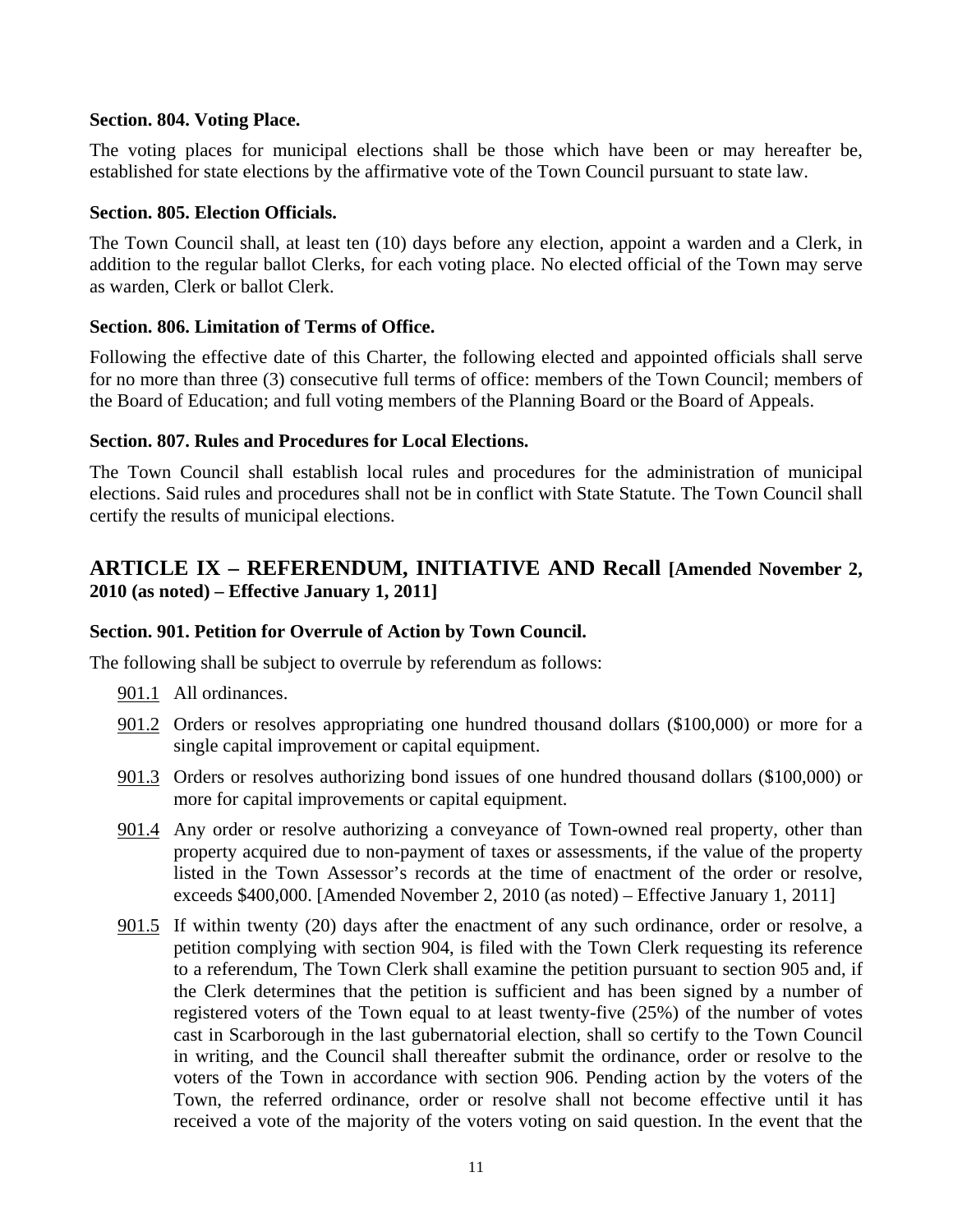total number of votes cast for and against the question is less than a number of registered voters equal to at least twenty-five percent (25%) of the number of votes cast in Scarborough in the last gubernatorial election, the action of the Town Council shall be deemed to be approved.

901.6 The ballot question for overrule of an ordinance, order or resolve under shall be substantially as follows:

"Shall the [ordinance] [order] [resolve] entitled "\_\_\_\_\_\_\_\_\_\_\_\_\_\_\_\_\_\_\_" be approved?"

901.7 A petition under this Section 901 must be limited to a single ordinance, order or resolve. If more than one ordinance, order or resolve is sought to be overruled, a separate petition must be file for each.

# **Section. 902. Petition for Enactment of Ordinance. [Amended November 2, 2010 (as noted) – Effective January 1, 2011]**

- 902.1 A number of registered voters of the Town equal to at least twenty-five percent (25%) of the number of votes cast in Scarborough in the last gubernatorial election, may at any time petition for the enactment of any proposed lawful ordinance by filing such petition in compliance with Section 904, including the complete text and the title of such ordinance, with the Town Clerk. The Town Clerk shall examine the petition pursuant to section 905 and, if the Clerk determines that the petition is sufficient and contains the number of valid signatures required by this section, shall so certify to the Town Council in writing, and the Council shall thereafter submit the ordinance to the voters of the Town in accordance with Section 906. Such ordinance shall take effect on the tenth day  $(10<sup>th</sup>)$  after the conclusion of such referendum, provided a majority of those voting thereon shall have voted in the affirmative and provided that the total votes cast for and against the ordinance exceeds a number of registered voters of the Town equal to at least twenty-five percent (25%) of the number of votes cast in Scarborough in the last gubernatorial election.
- 902.2 Any such proposed ordinance shall be examined by the Town Attorney before being submitted to the voters. The Town Attorney is authorized to correct the form of such proposed ordinance for the purpose of avoiding repetition, illegalities and unconstitutional provisions and to assure accuracy in its text and references and clearness and preciseness in meaning and effect.
- 902.3 The ballot question for the proposed ordinance shall be substantially as follows:

"Shall the ordinance entitled "\_\_\_\_\_\_\_\_\_\_\_\_\_\_\_\_\_\_\_\_\_" be adopted?"

902.4 A petition under this Section 902 must be limited to a single ordinance. If more than one ordinance is sought to be enacted, a separate petition must be filed for each.

# **Section. 903. Petition for Recall of an Elected Official. [Amended November 2, 2010 (as noted) – Effective January 1, 2011]**

903.1 Any 25 registered voters of the Town may initiate a petition to recall an elected official of the Town by filing with the Town Clerk an affidavit containing the names and addresses of the 25 voters signing the affidavit and designating the name and address of one such voter to receive notices from the Town. The affidavit must state the name of and the office held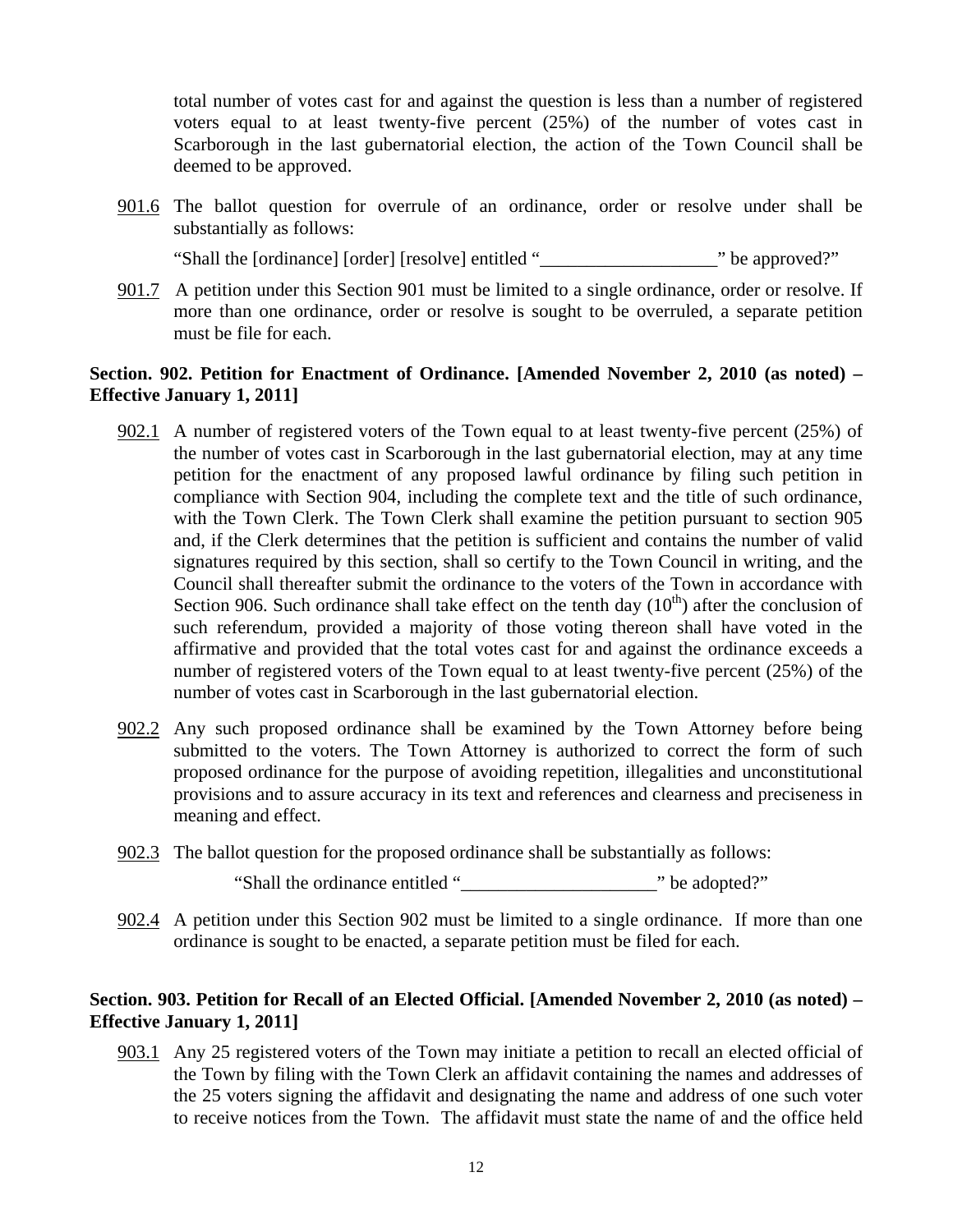by the official sought to be recalled and must contain a statement of the reason or reasons for the proposed recall. Each of the 25 voters must sign the affidavit in the presence of a notary public or other person authorized to administer oaths under Maine law.

- 903.2 If more than one elected official is sought to be recalled, a separate affidavit must be filed regarding each. Only one official can be named on a recall petition.
- 903.3 Upon receipt of such affidavit, the Town Clerk shall promptly prepare and issue petition forms to the person designated to receive notices under Section 903.1. The petition forms prepared by the Clerk shall comply with the requirements of Section 904.
- 903.4 If, within 20 days after the date the Clerk issued the petition forms under Section 903.3, a petition is filed, the Clerk shall review the petition pursuant to Section 905, and if the Clerk determines that the petition is sufficient and contains the signatures of a number of registered voters of the Town equal to at least 25% of the number of votes cast in Scarborough in the last gubernatorial election, shall so certify to the Town Council in writing and give written notice of the certification to the official sought to be recalled.
- 903.5 Upon receipt of notice under Section 903.4, the official sought to be recalled may submit his or her resignation in writing to the Town Council or the Board of Education, as applicable, in which case the position shall become vacant as of the date of the written resignation and shall be filled pursuant to Section 211 or Section 403, as applicable.
- 903.6 If the official sought to be recalled does not resign from the office, the Town Council, upon receipt of the certification of the sufficiency of the petition from the Town Clerk, shall proceed to call and conduct a recall election in accordance with Section 906. At the public hearing required by Section 906.1, the official sought to be recalled shall have the right to be heard and the Town Council shall give the official a reasonable opportunity to respond to the reasons stated in the recall petition and to public comment. If the Town Council fails or refuses to order a recall election as required herein, the Town Clerk, or in the absence of the Town Clerk the Deputy Town Clerk, shall call the election.
- 903.7 The ballot question for a recall election shall be substantially as follows:

"Shall [name of elected official] be recalled from the position of [name of position]?"

 If a majority of the voters voting in the recall election vote in the affirmative, the official shall be recalled, provided that the total number of votes cast for and against the question exceeds a number of registered voters of the Town equal to at least 30% of the number of votes cast in Scarborough in the last gubernatorial election.

903.8 An official sought to be recalled and who has not resigned under Section 903.5 shall continue to perform the duties of the office until the Town Council certifies the results of the recall election. If the official is recalled, the office shall become vacant immediately upon certification of the results of the election and shall be filled in accordance Section 211 or Section 403 of this Charter, as applicable.

# **Section. 904. Petition Format and Procedures. [Amended November 2, 2010 (as noted) – Effective January 1, 2011]**

904.1 Petitions under Sections 901, 902 and 903 must be on forms issued by the Town Clerk. Before issuing a petition form, the Clerk shall obtain from the person or persons requesting the form the name of one registered voter who intends to sign the petition and who will be the Designated Petitioner for the purpose of receiving notices from the Town regarding the petition.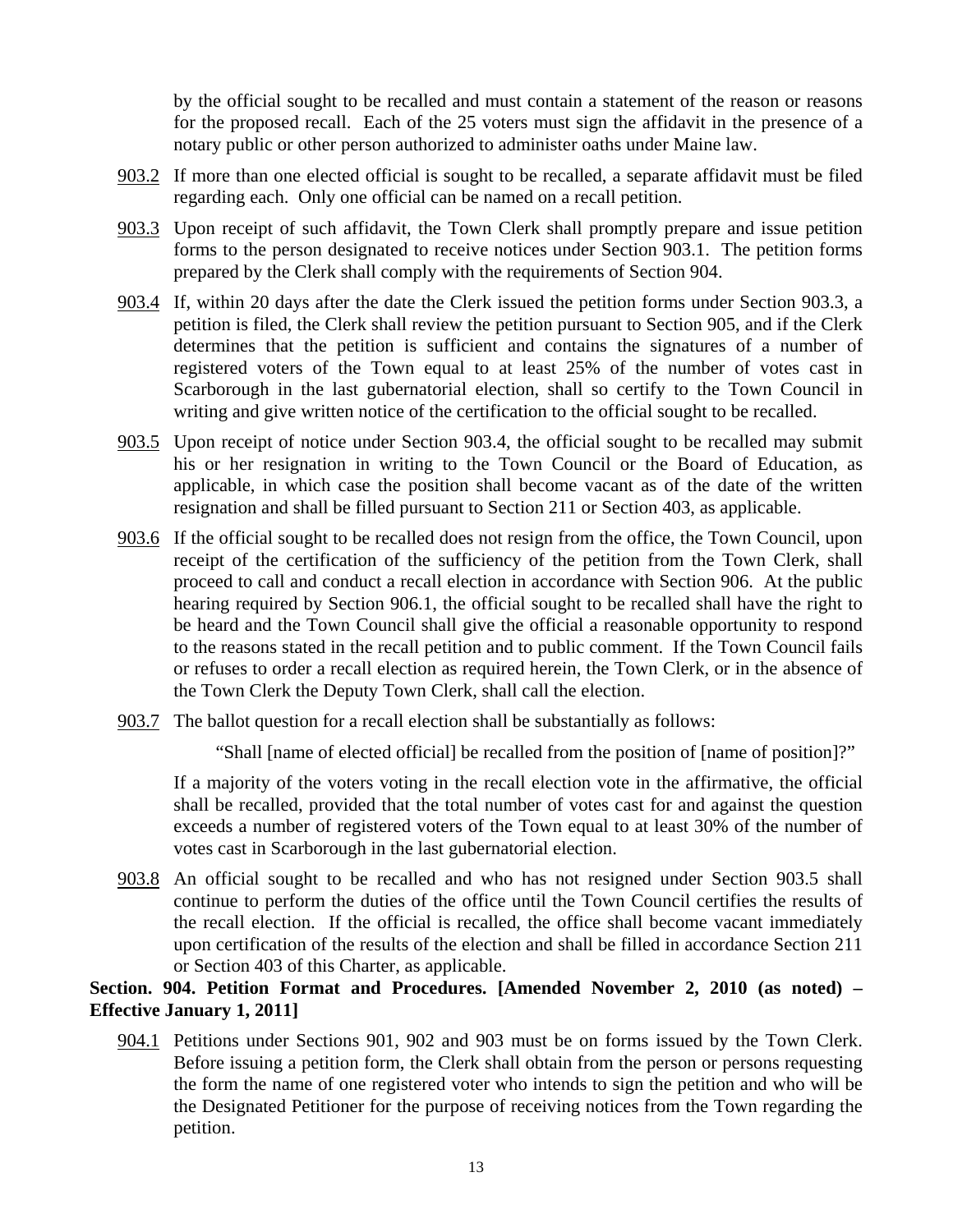- 904.2 A petition may be circulated in multiple petition forms issued by the Clerk, each of which must meet the following requirements:
	- 904.2.1 Each petition must have on its face, at the top of the page, the applicable designation of the type of petition as either "Petition for Overrule of Town Council Action," "Petition for Enactment of an Ordinance" or "Petition for Recall of an Elected Official." A Petition for Overrule of Town Council Action must identify the ordinance, order or resolve sought to be overruled. A Petition for Enactment of an Ordinance must contain the title and complete text of the proposed ordinance. A Petition for Recall of an Elected Official must identify the name of the official, the office held by the official and the reasons for recall as stated in the affidavit of 25 voters under Section 903.1.
	- 904.2.2 Each petition form must have spaces for each voter signing the petition to print the voter's name, print the voter's physical address, affix the voter's signature and indicate the date signed.
	- 904.2.3 Each petition form shall contain an affidavit to be executed by the circulator stating that the circulator personally circulated the petition form; that all signatures contained on the petition form were signed in the circulator's presence; that the circulator believes them to be genuine signatures of the registered voters whose names they purport to be; and that each person signing the petition form had an opportunity to read the petition before signing. The affidavit of the circulator must be attested by a notary public or other person authorized under Maine law to administer oaths prior to the petition being filed in the Town Clerk's office.
- 904.3 Petition forms may be circulated by any registered voter of the Town of Scarborough.
- 904.4 The petition forms must be filed in the office of the Town Clerk during the normal business hours of the Clerk's office. In order to be accepted for filing, the petition forms must be assembled as one instrument and filed together at the same time. The Town Clerk shall make a notation on the first page of the petition of the date and time of the filing.
- 904.5 If there is a deadline for filing the petitions set forth in another section of this Charter and such deadline falls on a Saturday, Sunday or a holiday on which the Town Clerk's office is closed, the deadline for filing the petition is extended to the next day during which the Town Clerk's office is open for business.

# **Section. 905. Review of Petitions by Town Clerk. [Amended November 2, 2010 (as noted) – Effective January 1, 2011]**

- 905.1 Within 10 working days (days on which the Town Clerk's office is open for business) after a petition has been filed under Section 904.4 above, the Town Clerk shall determine whether the petition is in compliance with the requirements of Section 904 and whether the required number of valid signatures has been obtained. In making those determinations, the Clerk shall apply the following criteria:
	- 905.1.1 If any individual petition form fails to comply with the requirements of Section 904, that particular petition form is invalid.
	- 905.1.2 If the affidavit of the circulator on any individual petition form has been altered or tampered with in any way, that particular petition form is invalid.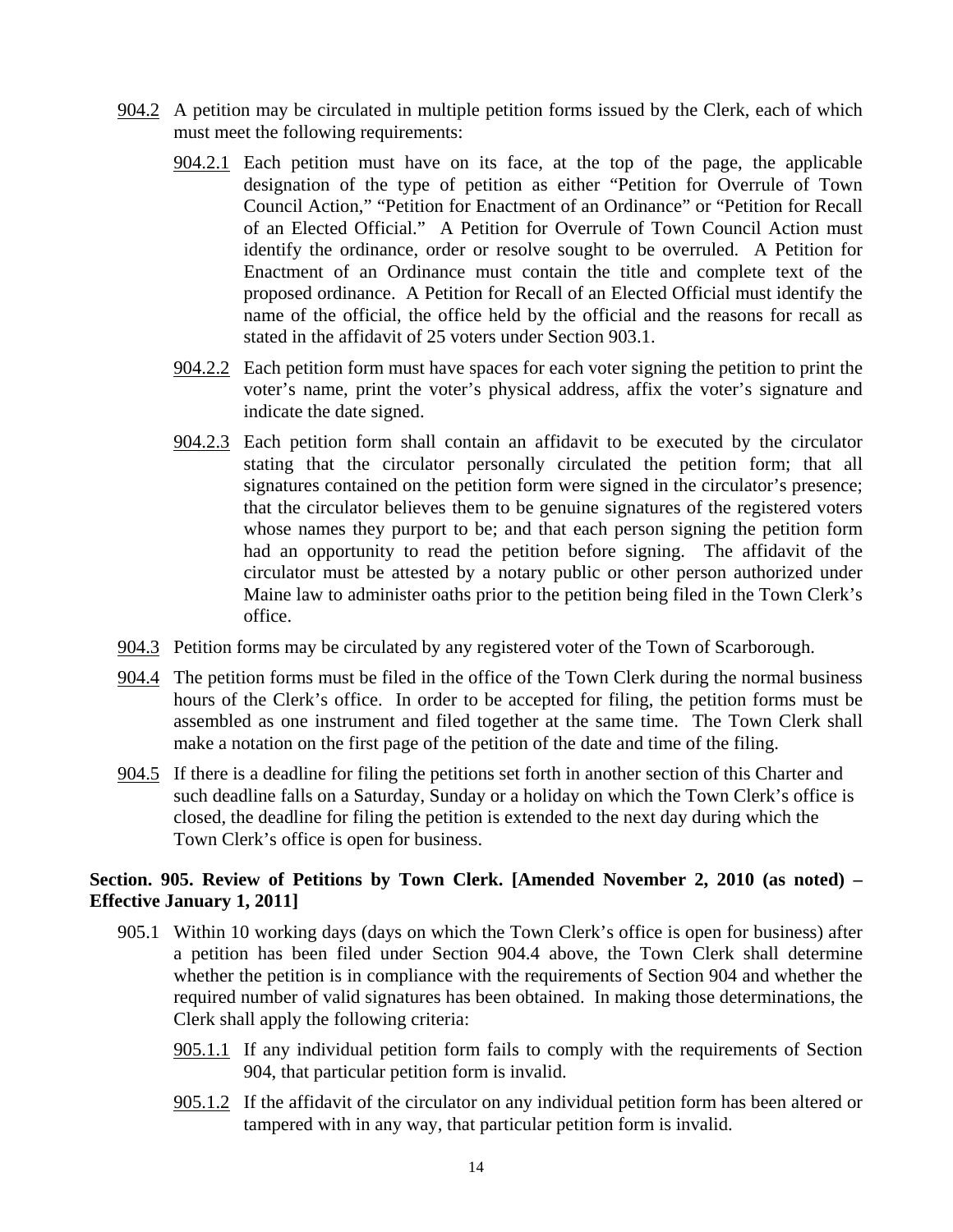- 905.1.3 If any voter has signed more than one petition form, that voter's name shall be counted only once.
- 905.2 If, after applying the above criteria, the Town Clerk determines that the petition does not contain the required number of valid signatures or is otherwise insufficient, the Clerk shall notify, in writing, the person identified as the Designated Petitioner under Section 904.1 that the petition is insufficient and may be amended within 5 working days (days when the Town Clerk's office is open for business) after the date of such notice by filing additional, supplementary petition forms, issued, circulated and filed in the same manner as the original petition. Upon timely receipt of supplementary petition forms, the Town Clerk shall review them in the same manner as the Clerk reviews an original petition. If the Clerk finds that the petition is still insufficient, the Clerk shall notify, in writing, the Town Council and the Designated Petitioner of that determination. That determination by the Clerk shall not prevent the filing of a new petition for the same purpose.
- 905.3 If the Clerk determines that the petition is sufficient and contains the required number of valid signatures of registered voters of the Town, the Clerk shall so certify in writing to the Town Council and to the Designated Petitioner.

### **Section. 906. Submission to Voters. [Amended November 2, 2010 (as noted) – Effective January 1, 2011]**

- 906.1 Upon receipt of the certification of sufficiency and validity from the Clerk under Section 905.3, the Town Council shall call a public hearing to be held within 30 days of the date of the Clerk's certification. Notice of the public hearing shall be given in the same fashion as notice of proposed ordinances under Section 213.
- 906.2 Within 30 days after the date of the public hearing, the Town Council shall call and hold a special Town election for the purpose of submitting the petitioned question to the voters. If the date of such special election would fall within the 30 days immediately prior to a regular or previously scheduled special election, the election for the consideration of the petitioned question shall be deferred until the date of such regular or previously scheduled special election.
- 906.3 The Town Council shall certify the results of an election under this Article in the same manner as the Council certifies results for other municipal elections.

#### **Section. 907. Voter Referendum Required for Certain Bond Issues. [Amended November 2, 2010 (as noted) – Effective January 1, 2011]**

- 907.1 The Town Council shall submit orders or resolves authorizing the issuance of general obligation securities of the Town, or the appropriation and expenditure of funds derived solely from municipal revenue sources, or a combination of both, in a principal amount greater than \$400,000 for a single capital improvement or item of capital equipment to voter referendum subject to the following:
	- 907.1.1 The provisions of this section shall not be applicable to any order or resolve authorizing (i) the refunding of any securities or other obligation of the Town; (ii) the issuance of general obligation securities, or other direct or indirect obligations, of the Town for streets, sidewalks, or storm or sanitary sewers or other public utilities; or (iii) any construction or financing of improvements or equipment needed as a result of fire, flood, disaster, or other declared emergency. For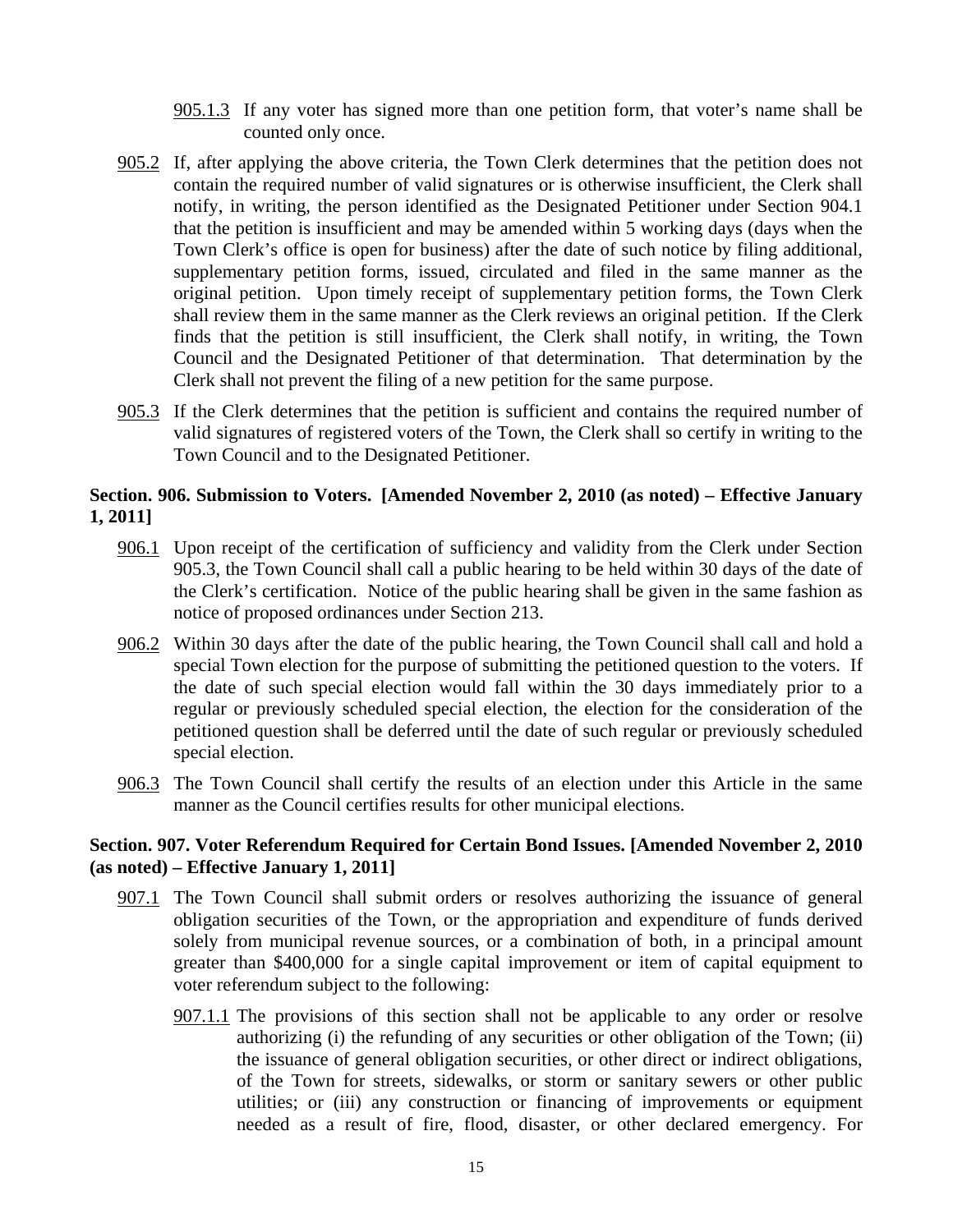purposes of this section, the Town Council may by vote of five (5) of its members adopt emergency orders or resolves authorizing construction or financing of improvements or equipment needed as a result of fire, flood, disaster or other emergency and such orders or resolves shall contain a section in which the emergency is set forth and defined; provided, however, that the declaration of such emergency by the Town Council shall be conclusive. (amended November 5, 2002; effective November 20, 2002)

- 907.1.2 Any order or resolve described in subsection 905.1 of this section shall be approved by separate action of the Town Council.
- 907.1.3 No order or resolve described in subsection 905.1 of this section, not excepted by subsection 905.11, shall become effective until approved by a majority of voters voting at a regular or special municipal election. In the event that the total number of votes cast for and against the question for the referred order or resolve should be less than 25% of the number of votes cast in Scarborough in the last gubernatorial election, then such order or resolve shall be deemed to be approved and effective.
- 907.1.4 The ballot question for the referred order or resolve under Section 907 shall be substantially as follows:

 "Shall the order or resolve entitled "\_\_\_\_\_\_\_\_\_\_\_\_\_\_\_\_\_\_\_\_\_\_\_\_\_\_\_" be approved?"

# **ARTICLE X - GENERAL PROVISIONS**

#### **Section. 1001. Oath of Office.**

All elected Town officials and all Town officials appointed by the Town Council under Section 204.1 of this Charter, shall, before entering upon the duties of office, take and subscribe to the following oath or affirmation, to be filed and kept in the office of the Town Clerk:

 "I solemnly swear (or affirm) that I will support the Constitution and will obey the laws of the United States and of the State of Maine; that I will, in all respects, observe the provisions of the Charter and ordinances of the Town of Scarborough and statutes of the State of Maine, and will faithfully discharge the duties of the office of "

#### **Section. 1002. Summons Before Town Council.**

At the request of the Town Council, the Clerk of Courts of Cumberland County may issue summons for witnesses to attend and produce books, documents and papers at any meeting of the Town Council for the Town of Scarborough at which a hearing is held on any matter relating to the administration of any Town affairs, which summons shall be served as summons are required to be served in matters before the Superior Court. On complaint of failure to obey the summons to any Justice of the Superior Court, which Justice is expressly given jurisdiction to hear such complaints, said Justice, if he/she finds failure to obey said summons to be without reasonable excuse, shall impose a fine of not less than ten dollars (\$10) nor more than one hundred dollars (\$100) or imprisonment for not more than thirty (30) days, or both fine and imprisonment. All rights of appeal as exist in the general laws of the State of Maine shall be available.

#### **Section. 1003. Personnel Procedures.**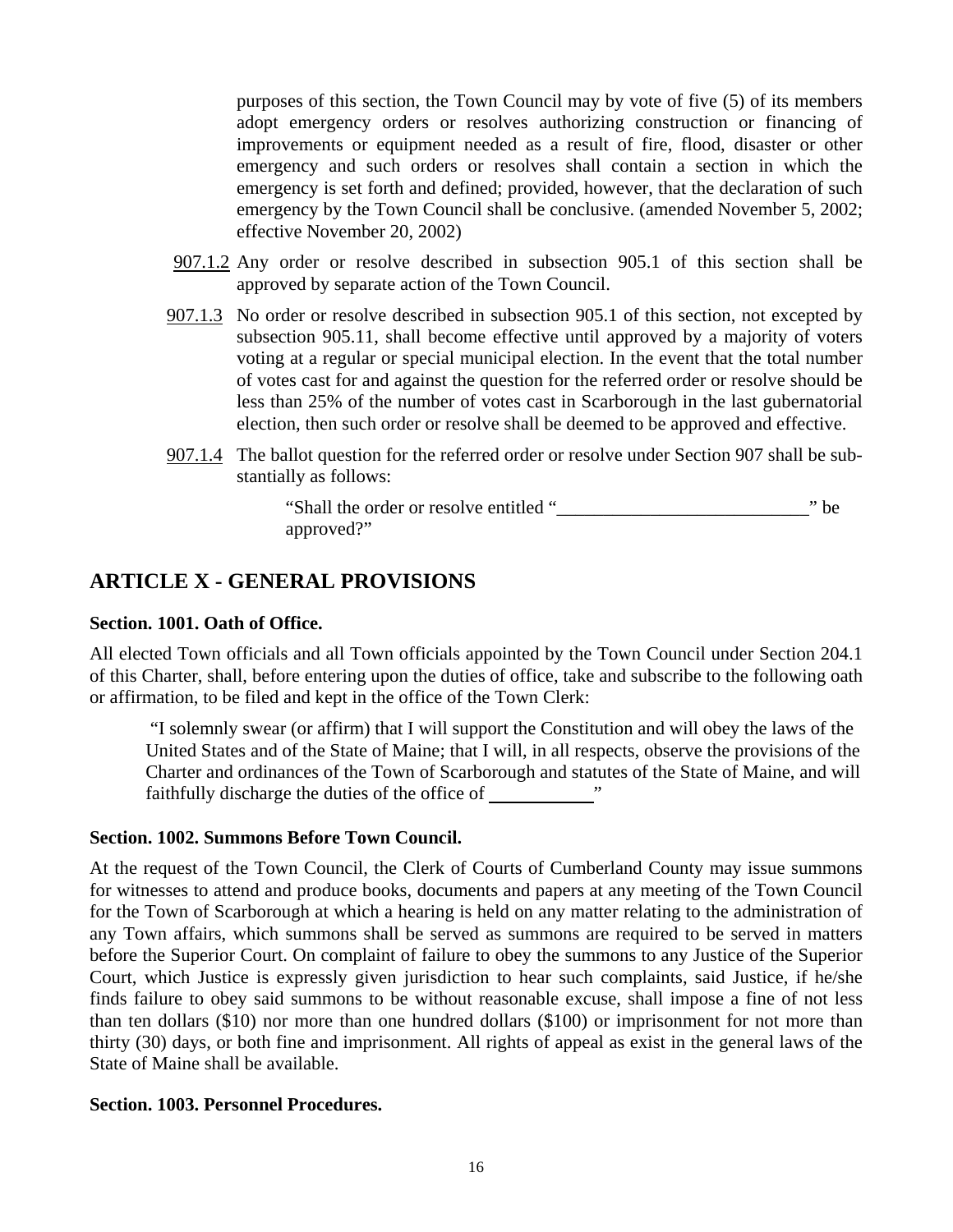- 1003.1 The Town Manager may remove or suspend any officer or employee appointed by the Town Manager. In the case of an officer or employee whose appointment required confirmation by the Town Council under Section 303.1 above, removal by the Town Manager shall take effect upon ratification by the Town Council. Where the Town Manager has authorized the head of a department or office to appoint subordinates under Section 303.2, such department or office head may remove or suspend any such subordinate. The removal or suspension by the department or office head shall take effect upon ratification by the Town Manager. All removals or suspensions without pay shall be subject to appeal to the Personnel Appeals Board provided such officer or employee submits an appeal within ten (10) days of the effective date of such removal or suspension.
- 1003.2 There shall be a Personnel Appeals Board consisting of five (5) regular members and two (2) alternate members appointed by the Town Council from among the qualified voters of the Town for staggered terms of three (3) years. The majority of the whole number of the Personnel Appeals Board shall be a quorum, and every decision shall require the affirmative vote of at least three (3) members of the Board.
- 1003.3 The Personnel Appeals Board shall meet within ten (10) days from receipt of a notice of appeal for the initial consideration of the appeal. The Personnel Appeals Board shall issue its written decision within ten (10) days after the conclusion of the hearing on the appeal. Continuances may be granted by the Board for good cause shown. The Board may adopt, subject to the approval of the Town Council, rules and regulations for the transaction of its business.
- 1003.4 The Town Council shall enact a personnel ordinance setting forth standards of conduct for Town employees and establishing generally recognized principles of progressive discipline.

#### **Section. 1004. Short Title.**

This Charter shall be known and may be cited as the "Council-Manager Charter of the Town of Scarborough." The Town Clerk shall cause it to be printed and have copies available at the Town Office.

#### **Section. 1005. Severability Clause.**

If any portion of this Charter shall be held to be invalid, such decision shall not affect the validity of the remaining portions hereof.

#### **Section. 1006. Repealing Clause.**

All Acts and parts of Acts of the private and special laws of Maine relating to the Town of Scarborough, inconsistent with the provisions of this Charter, are repealed.

#### **Section. 1007. Charter Amendments.**

Amendments to this Charter may be proposed and enacted in accordance with the general laws of the State of Maine.

#### **Section. 1008. Charter Review.**

At least once every ten (10) years the Town Council shall appoint a committee to review the provisions of this Charter and make recommendations to the Town Council on any amendments deemed necessary or appropriate.